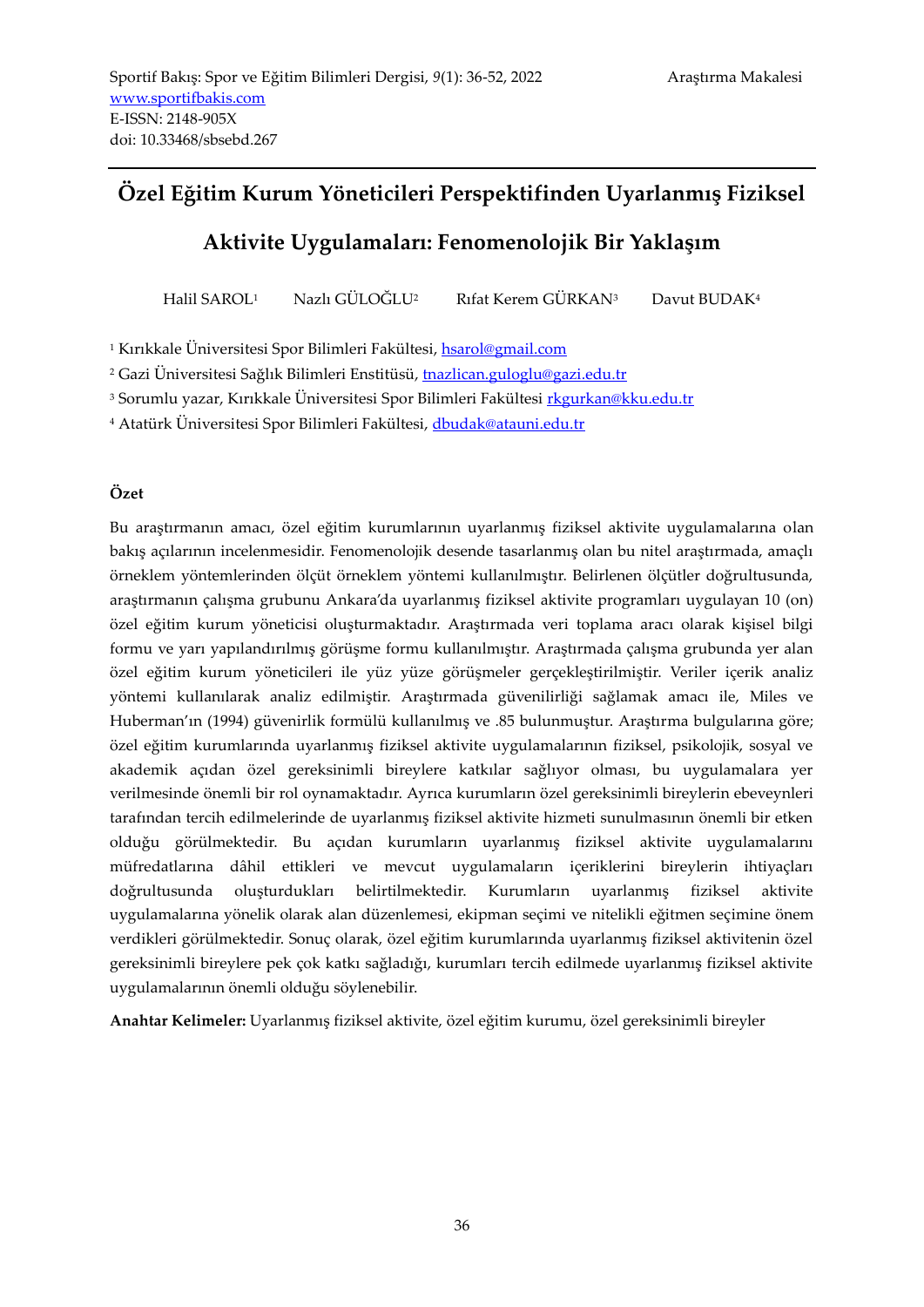# **Adapted Physical Activity Applications from the Perspective of Special Education Center Administrators: A Phenomenological**

## **Approach**

#### **Abstract**

The aim of this research is to examine the perspectives of special education centers on adapted physical activity applications. In this qualitative study, which was designed in a phenomenological pattern, the criterion sampling method, one of the purposive sampling methods, was used. In line with the determined criteria, the study group of the research consists of 10 (ten) special education center administrators who implement adapted physical activity programs in Ankara. Personal information form and semi-structured interview form were used as data collection tools in the research. In the research, face-to-face interviews were conducted with the administrators of special education centers in the study group. The data were analyzed using the content analysis method. In order to ensure reliability in the research, Miles and Huberman's (1994) reliability formula was used and it was found to be .85. According to the research findings; The fact that adapted physical activity applications in special education centers contribute to individuals with physical, psychological, social and academic needs plays an important role in including these practices. In addition, it is seen that the provision of adapted physical activity services is an important factor in the preference of individuals with special needs by their parents. In this respect, it is stated that centers include adapted physical activity practices in their curricula and create the content of existing applications in line with the needs of individuals. It is seen that centers give importance to field arrangement, equipment selection and selection of qualified trainers for adapted physical activity practices. As a result, it can be said that adapted physical activity in special education centers contributes a lot to individuals with special needs, and adapted physical activity applications are important in choosing centers.

**Key Words:** Adapted physical activity, special education center, individuals with special needs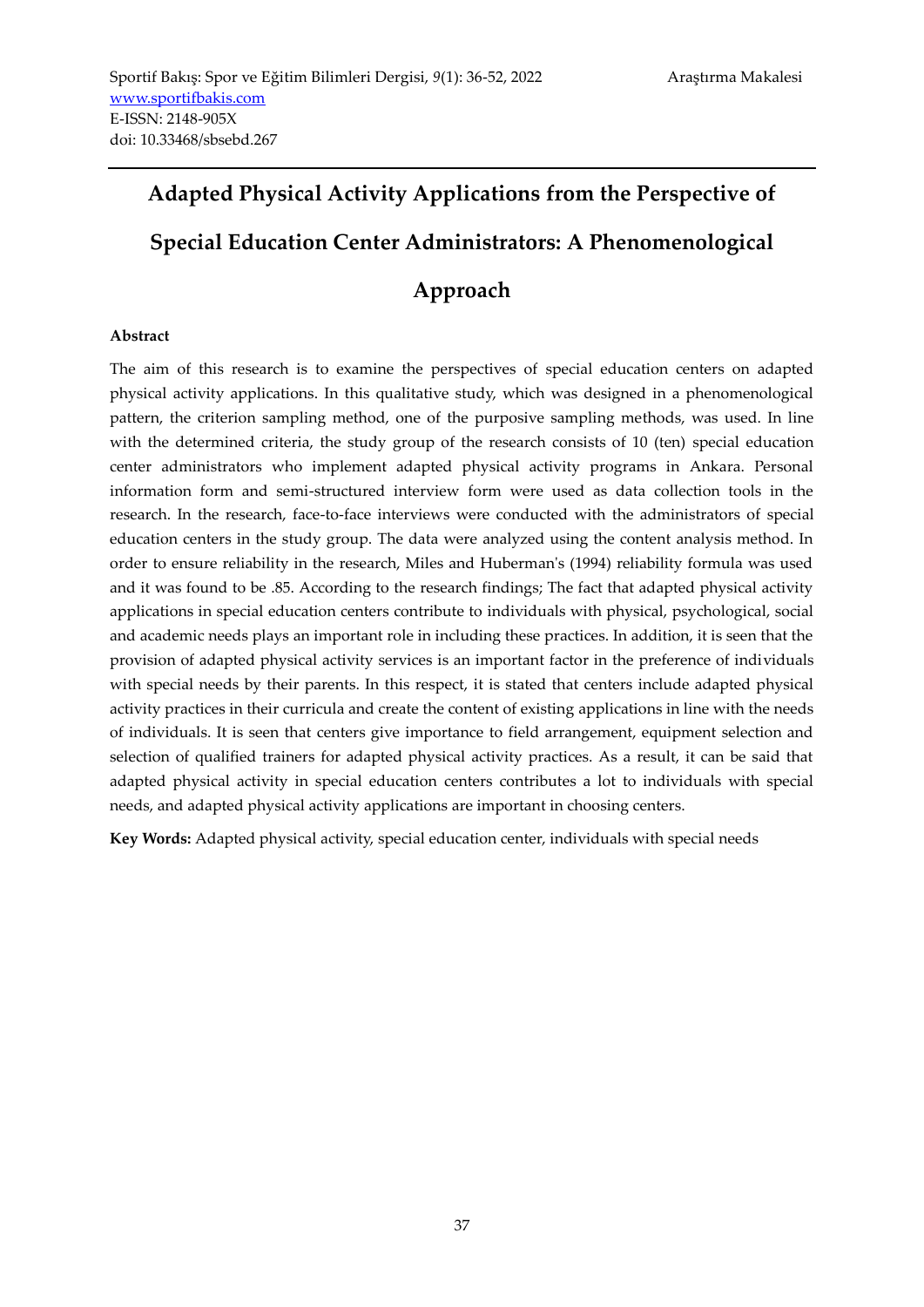#### **SUMMARY**

**Introduction**: The development of each individual takes place in a different way and various disorders may occur in the development of some individuals. In line with these disorders, individuals may experience various problems in developing some skills (mental, motor, affective). These problems encountered in the development process affect individuals' adaptation to the environment and their quality of life, and a customized training may be required to overcome this situation. In this context, the concept of "special education" comes to the fore (Subakan and Koç, 2019). Special education and rehabilitation aims to help individuals with special needs improve their basic care skills, acquire professional skills, and enable individuals to use their existing capacities in the best possible way in order to reduce and minimize various verbal, sensory, physical, mental, emotional, social and various behavioral problems. aims at inclusion in society. It also plays a very important role for individuals to lead an independent life (Ministry of National Education, 2012). Adapted Physical Activity (APA) is a profession and academic field of study that supports an attitude of accepting individual differences, advocates for an active lifestyle and increasing access to physical activity, and provides supportive services to strengthen innovative and collaborative behavior. APA; It includes physical education, sports, recreation and rehabilitation, but covers a much wider field of study (European Federation of Adapted Physical Activity, 2006). Individuals with special needs are individuals with mental, physical, social and emotional needs different from their peers. The applications offered for these individuals are also evaluated in line with the specified characteristics of the individuals and are carried out within the scope of special education (Kargın, 2004). In special education, it is aimed to get the best efficiency from individuals by using individualized education programs prepared for the characteristics of individuals with special needs (Kargın, 2007). In this context, in addition to the support applications, APA training is also provided in some special training centers. It is seen that the content of these APA trainings generally consists of basic movement applications and games, and the service provided is paid (Gürkan, 2020). In terms of the benefits it provides, it is seen as a need to implement physical activity applications in special education and rehabilitation centers (Orhan et al., 2018). APA has a beneficial effect on the individual's psychological well-being, is seen as an important method in changing the sedentary lifestyles of individuals, and is very important for individuals with special needs, with the benefits it provides in terms of socialization (Verellen & Molik, 2011). It is stated that parents who have children with special needs also have a consensus that their children should take part in such activities in the special education process (İlhan, 2009). **Aim:** In the research, the perspectives of special education center administrators towards adapted physical activity were explored in-depth and through lived experiences. **Method:** The research was designed in a qualitative research approach. Phenomenology, on the other hand, constitutes the model of the research. The study group of the research was selected by criterion sampling method, one of the purposive sampling methods. According to Merriam (2015), a purposeful sample can be chosen in qualitative research, since it is desired to understand the specific and original in depth, rather than reaching general information about the majority. In our research, this issue was taken into consideration and only the administrators of special education centers that provide APA education constitute our sample. In this direction, the study group of the research consists of ten (10) center administrators working in special education centers. In the study, a personal information form was used to obtain information about the socio-demographic characteristics of the participants and a semi-structured interview form was used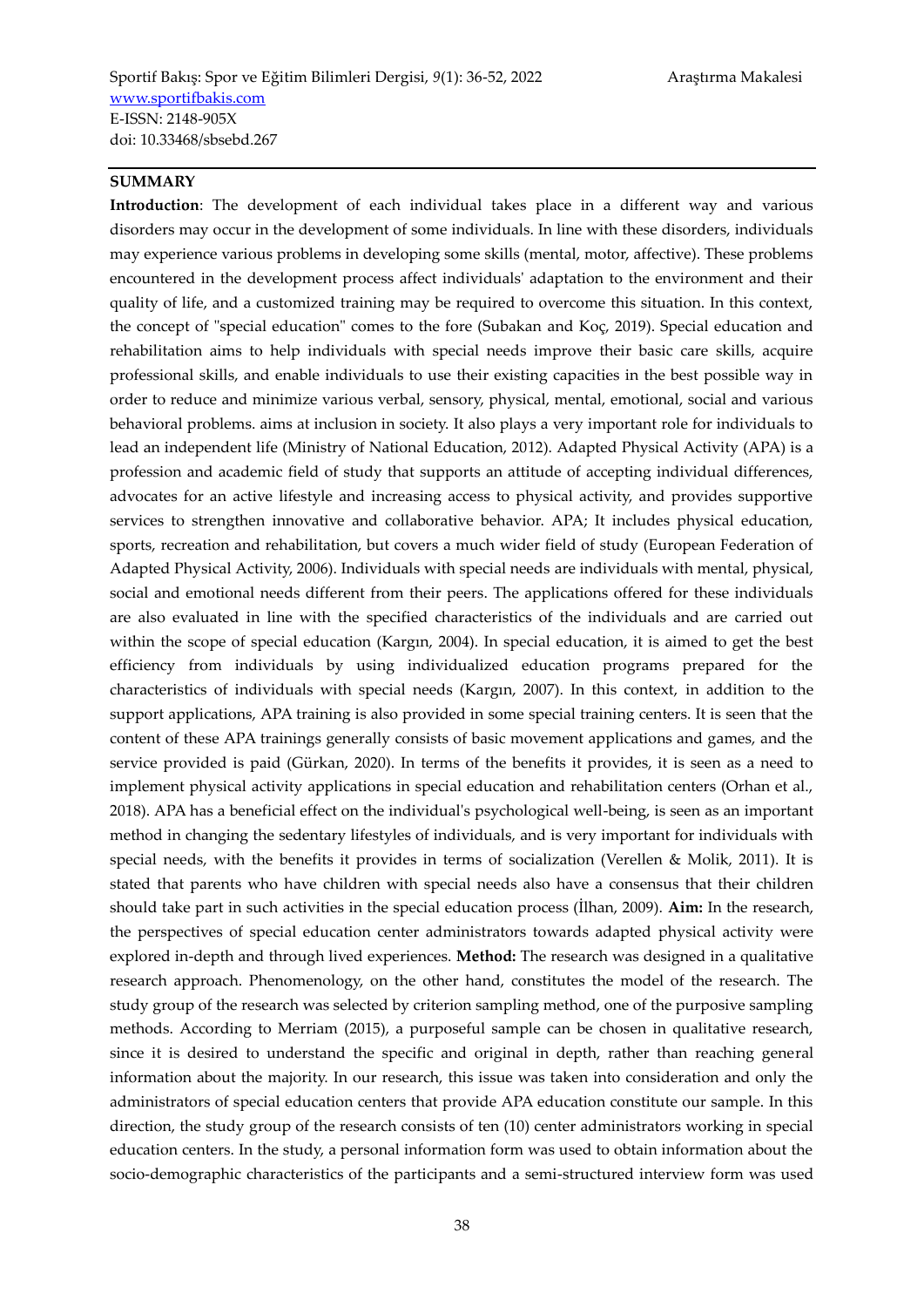to collect qualitative data. The interviews with the administrators of the center were recorded with a voice recorder and transcribed in the Microsoft Word environment. The data were analyzed with the content analysis method. In order to increase the credibility of the research, the research process was explained in detail and detailed information was given about the participants. On the other hand, the study was structured by taking the opinion of a field expert with qualitative research experience and an expert in the field of special education apart from the researchers. **Results:** The fact that adapted physical activity applications in special education centers contribute to individuals with physical, psychological, social and academic needs plays an important role in including these practices. In addition, it is seen that the provision of adapted physical activity services is an important factor in the preference of individuals with special needs by their parents. In this respect, it is stated that centers include adapted physical activity practices in their curricula and create the content of existing applications in line with the needs of individuals. It is seen that centers give importance to field arrangement, equipment selection and selection of qualified trainers for adapted physical activity practices. As a result, it can be said that adapted physical activity in special education centers contributes a lot to individuals with special needs, and adapted physical activity applications are important in choosing centers.

#### **1. GİRİŞ**

#### *1.1 Özel Eğitim*

Her bireyin gelişimi farklı bir şekilde gerçekleşmekte ve bazı bireylerin gelişiminde çeşitli bozukluklar meydana gelebilmektedir. Meydana gelen bu bozukluklar doğrultusunda, bireyler, bazı becerilerini geliştirmede (zihinsel, motor, duyuşsal) çeşitli problemler yaşayabilmektedir. Gelişim sürecinde karşılaşılan bu problemler, bireylerin çevreye uyum ve yaşam kalitelerini etkilemekte, bu durumun aşılmasında da özelleştirilmiş bir eğitim gerekebilmektedir. Bu kapsamda "özel eğitim" kavramı gündeme gelmektedir (Subakan ve Koç, 2019).

Özel eğitim ve rehabilitasyon, özel gereksinimli bireylerin çeşitli sözel, duyusal, fiziksel, zihinsel, duygusal, sosyal ve çeşitli davranışsal problemlerinin azaltılması ve en az derecede gerçekleşmesi adına bireylerin mevcut kapasitelerini en iyi şekilde kullanmalarını sağlayarak temel bakım becerilerini geliştirmelerini, mesleki becerilerini elde etmelerini ve bireylerin topluma dahil olmalarını amaçlamaktadır. Ayrıca bireylerin bağımsız bir yaşam sürdürebilmeleri adına da oldukça önemli bir rol oynamaktadır (Milli Eğitim Bakanlığı, 2012). Özel eğitim ve rehabilitasyon merkezleri ise özel eğitim değerlendirme kurullarınca gerçekleştirilen eğitsel değerlendirme ve tanılamalar sonrasında, bireyin destek eğitimine ihtiyacı varsa eğer, bu eğitimi veren özel öğretim kurumları olarak belirtilmektedir. Bu kurumlar bünyesinde verilen hizmetlerin amacı genel olarak, özel gereksinimli bireylerin destek eğitim programları doğrultusunda hayata hazırlanmalarını, çevresine uyum sağlayabilen üretici bireyler olarak yetişmelerini, kapasitelerinin en üst seviyesine çıkabilmesine katkı sağlamak ve bağımsız bir şekilde yaşayabilmelerini sağlamaktır (MEB, 2012).

Her geçen gün gelişmekte ve ilerlemekte olan özel eğitim alanı, dünya ve ülkemizdeki eğitim sistemine kapsam, işlev ve uygulamaları doğrultusunda sağladığı katkıları açısından oldukça önemli bir role sahiptir (Çitil, 2017). Bu kapsamda, ihtiyaç duyan her özel gereksinimli bireye özel eğitim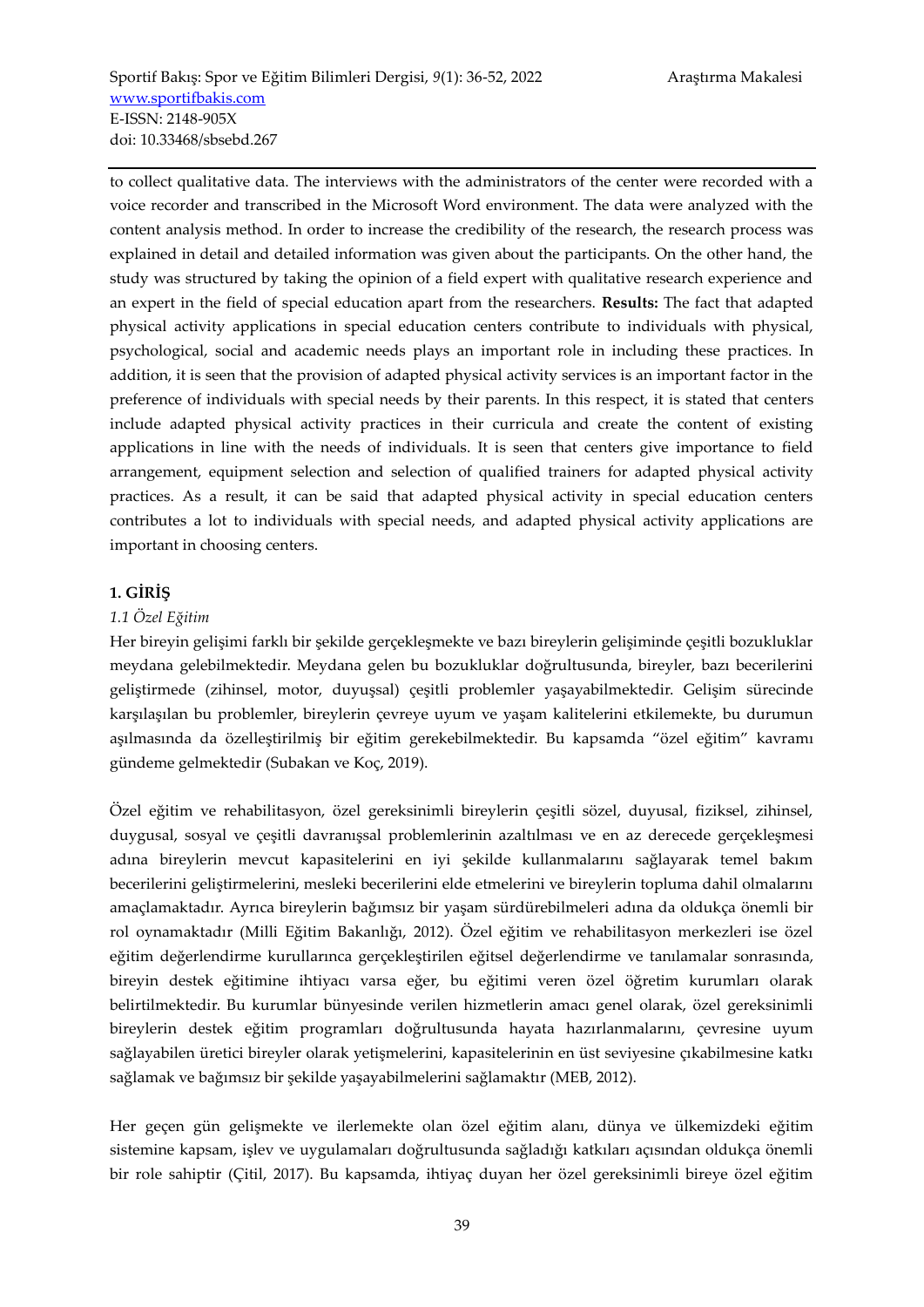hizmetlerinin sunulabilmesi, ülkeler açısından oldukça önemlidir (Singal, 2006).

#### *1.2 Uyarlanmış Fiziksel Aktivite*

Uyarlanmış Fiziksel Aktivite (UFA), bireysel farklılıkları kabul etme tutumunu destekleyen, aktif yaşam tarzı ve fiziksel aktiviteye erişimi artırmayı savunan, yenilikçiliği ve işbirlikçi davranışı güçlendirme destekleyici hizmet sunan bir meslek ve akademik bir çalışma alanıdır. UFA; Beden eğitimi, spor, rekreasyon ve rehabilitasyonu içermekte, ancak çok daha geniş bir çalışma alanını kapsamaktadır (European Federation of Adapted Physical Activity, 2006).

Uyarlanmış fiziksel aktivitenin tanım olarak ise 'uyarlanmış beden eğitimi'nden türetildiği ve günümüze kadar ulaştığı belirtilmektedir (Block, 2016). Uyarlanmış beden eğitimi disiplinin MÖ 3000'e kadar uzandığı ifade edilmektedir. Eski dönemlerde Çinliler, sağlıklı bir vücuda sahip olmanın önemine inanmaktaydılar ve bireyin yaşamının ilk yıllarından itibaren sağlığı geliştirici egzersizlere yönelmişlerdir. Kung Fu'nun farklı biçimleri olan Taichi ve Chikung bunlardan biridir. Uyarlanmış beden eğitiminin temellerinin bir kısmı da Avrupa'ya dayanmaktadır. Uyarlanmış beden eğitiminin ve İsveç Cimnastiği'nin öncülerinden biri olarak kabul edilen Per Henrik Ling, egzersizin zayıf kolunu iyileştirmesine yardımcı olduğu zaman faydalı etkisini keşfettiğini ifade etmektedir (Kudlček, 2010).

Uyarlanmış beden eğitiminin, Amerika Birleşik Devletleri'nde ortaya çıkan bir terim olduğu görülmektedir. 1975'te Amerika Birleşik Devletleri Kongresi, 94-142 sayılı Kamu Yasasını (bugünkü Engelli Bireyler Eğitim Yasası) oluşturarak, özel gereksinimli öğrencilerin beden eğitiminden yararlanabileceğine ve gerektiğinde değiştirilen beden eğitimi hizmetlerinin yer aldığı model, genel eğitim sistemlerinin bir parçası olarak dâhil etmiştir (Block, 2016).

'Adapte' ve 'adapte edilmiş' kavramlarının Fransızca, İngilizce ve diğer Roman dillerinde iyi anlaşıldığı düşünülmekteydi. Almanya, Çek Cumhuriyeti ve Japonya gibi ülkelerde ise düzeltici beden eğitimi, düzeltici spor, adapte edilmiş beden eğitimi, spor terapisi ve engelliler için spor gibi başlıklarla kaynaklarda kullanıldığı görülmektedir. Farklı köklerden türetilen adaptasyon stratejileri de kullanılmış, ancak 'adapte' kelimesinin iyi anlaşılmadığı düşünülmüştür (Hutzler ve Sherrill, 2007). Son yıllarda ülkemizde yapılan çalışmalar göre 'uyarlanmış' kelimesinin fiziksel aktivite ve spor ile kullanıldığı söylenebilmektedir (Gökgöz ve ark., 2019; Sarol ve Çimen, 2015; Yarımkaya ve ark., 2017).

#### *1.3 Özel Eğitim ve Rehabilitasyonda Uyarlanmış Fiziksel Aktivite*

Özel gereksinimli bireyler zihinsel, bedensel, sosyal ve duygusal açıdan yaşıtlarına göre farklı ihtiyaçları olan bireylerdir. Bu bireylere yönelik olarak sunulan eğitimler de bireylerin belirtilen özellikleri doğrultusunda değerlendirilerek, özel eğitim kapsamında gerçekleştirilmektedir (Kargın, 2004). Özel eğitimde, özel gereksinimli bireylerin özelliklerine yönelik olarak hazırlanmış ve bireyselleştirilmiş eğitim programları kullanılarak, bireylerden en iyi verimin alınması amaçlanmaktadır (Kargın, 2007). Bu kapsamda, destek eğitiminin yanında, bazı özel eğitim merkezlerinde UFA eğitimi de verilmektedir. Bu UFA eğitimlerinin içeriğinin genel olarak temel hareket eğitimleri ve oyunlardan oluştuğu, verilen hizmetin ise ücretli olduğu görülmektedir (Gürkan, 2020).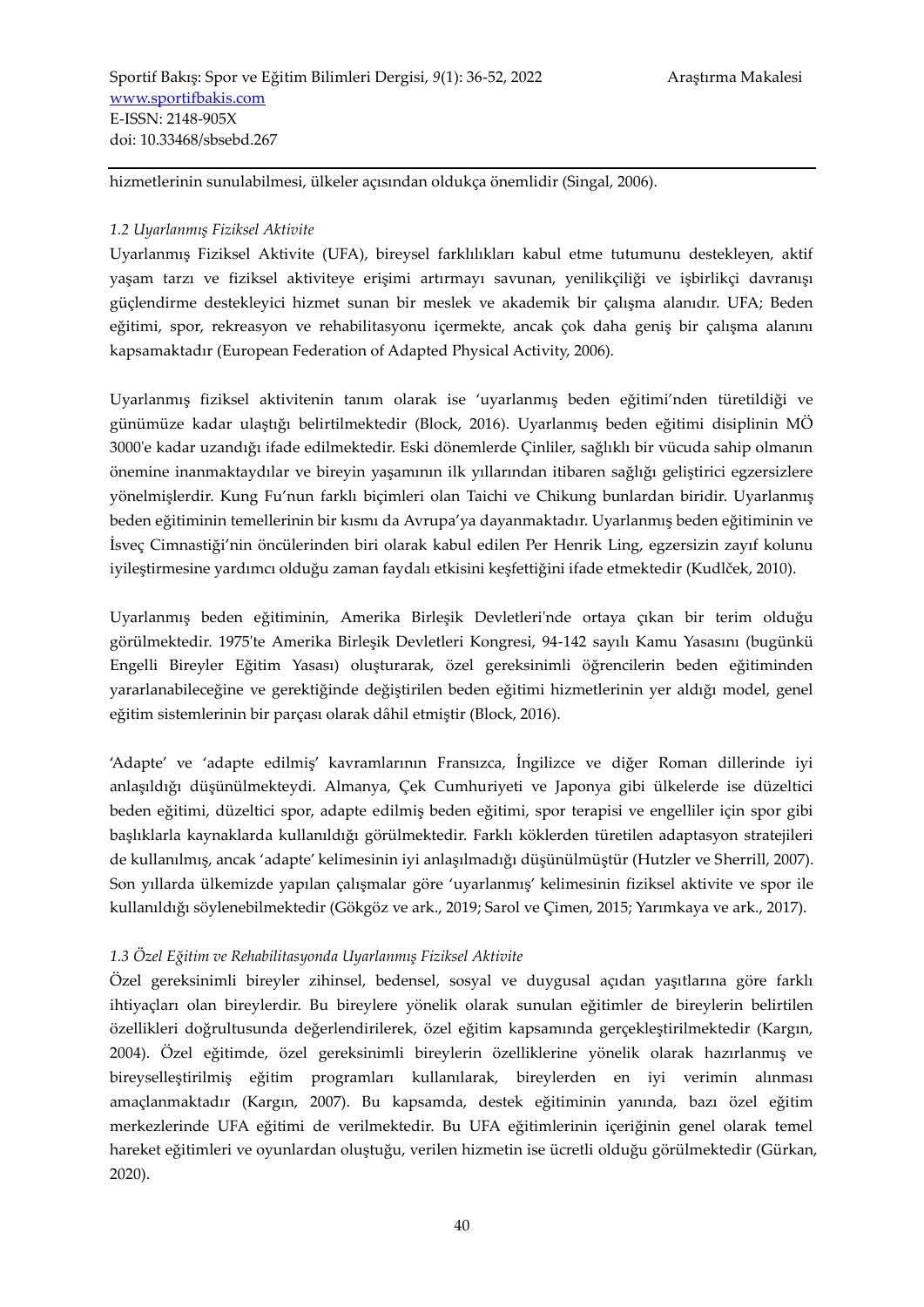Sağladığı faydalar açısından özel eğitim ve rehabilitasyon kurumlarında fiziksel aktiviteye yönelik uygulamaların gerçekleştirilmesi bir ihtiyaç olarak görülmektedir (Orhan ve ark., 2018). UFA'nın bireyin psikolojik iyi oluşu üzerinde faydalı bir etkisi olduğu, bireylerin hareketsiz yaşam tarzlarını değiştirmede önemli bir yöntem olarak görüldüğü ve sosyalleşme açısından sağladığı faydalar ile özel gereksinimli bireyler açısından oldukça önemlidir (Verellen ve Molik, 2011). Özel gereksinimli çocuğu olan ebeveynlerin de çocuklarının, özel eğitim süreçlerinde bu tarz aktivitelerin içerisinde yer alması konusunda görüş birliğine sahip oldukları ifade edilmektedir (İlhan, 2009).

Son yıllarda UFA, özel eğitim ve rehabilitasyon programları içerisinde yer almakta ve alana önemli katkı sağlamaktadır. Ancak, pek çok ülkede UFA'nın özel eğitim ve rehabilitasyon programlarına dahil edilmediği görülmektedir. Bu hizmetten yararlanmak için bireylerin belirli miktarlarda ücret ödemesi gerekmektedir (Verellen ve Molik, 2011). Ülkemizde de her özel eğitim ve rehabilitasyon kurumlarının fiziksel aktiviteye yönelik eğitim vermediği görülmektedir. Bu durumda, fiziksel aktiviteye yönelik mevcut zorunlu bir mevzuatın bulunmaması, ailelerin taleplerinin yeterli seviyede olmaması ve bu alanda kısıtlı bir bilgiye sahip olmalarının etkili olduğu ifade edilmektedir (İlhan, 2009). Ayrıca, bazı özel eğitim ve rehabilitasyon kurumu sahiplerinin/yöneticilerinin kurumlarında beden eğitimi öğretmenlerini çalıştıramadıklarını ve bu konuda yasal bir düzenleme olmamasının etkili olduğu belirtilmektedir (Nalbant ve Izgar, 2018). Bu durumun da özel eğitim ve rehabilitasyon kurumlarında fiziksel aktivite uygulamalarını olumsuz yönde etkilediği söylenebilmektedir. Özel eğitime yönelik çıkarılan kanun ve yönetmeliklerde de UFA, fiziksel aktivite ya da spora yönelik herhangi bir ibare bulunmamaktadır. Bireylere özel eğitim içerisinde yer alan konuşma terapisi ve grup dersleri gibi eğitimler için Devlet her ay belirli bir ücret destek sağlasa da, fiziksel aktivite eğitimine yönelik herhangi bir destek ücreti sağlanmadığı ifade edilmektedir. Bu doğrultuda, ebeveynler fiziksel aktivite eğitimi için özel eğitim kurumlarına eğitim başı ücret ödemekte ya da bu eğitimden yararlanamamaktadırlar (Gürkan ve Koçak, 2021).

Özel eğitim merkezleri ve özel gereksinimli bireylere yönelik olarak sağladıkları hizmetler, bu bireyler ve aileleri açısından büyük bir öneme sahiptir. Araştırma, özel gereksinimli bireylere yönelik olarak hizmet veren bu merkezlerde söz sahibi olan yöneticilerin UFA'ya yönelik bakış açılarını anlamak, merkezlerdeki UFA uygulamalarının içeriği ve işlenişini incelemesi ve bu konuda bir farkındalık yaratması açısından oldukça önemli olduğu düşünülmektedir. Bu kapsamda araştırmanın amacı, özel eğitim kurum yöneticilerinin UFA uygulamalarına olan bakış açılarının ayrıntılı bir şekilde incelenmesidir.

#### **2. MATERYAL METOT**

#### *2.1 Araştırma Modeli*

Araştırma, nitel araştırma yaklaşımında tasarlanmıştır. Fenomenoloji ise araştırmanın modelini oluşturmaktadır. Fenomenoloji, araştırmacıların, dünyada var oldukları şekliyle, insanlar tarafından yaşanan deneyimlerin anlamını keşfetmeye çalıştıkları nitel bir araştırma yöntemidir (Morse ve Field, 1995). Patton (2002)'a göre ise fenomenoloji, insanların fenomenleri nasıl tanımladıklarına ve onları duyuları aracılığıyla nasıl algıladıklarına atıfta bulunur.

Araştırmada, özel eğitim kurum yöneticilerinin uyarlanmış fiziksel aktiviteye yönelik bakış açılarının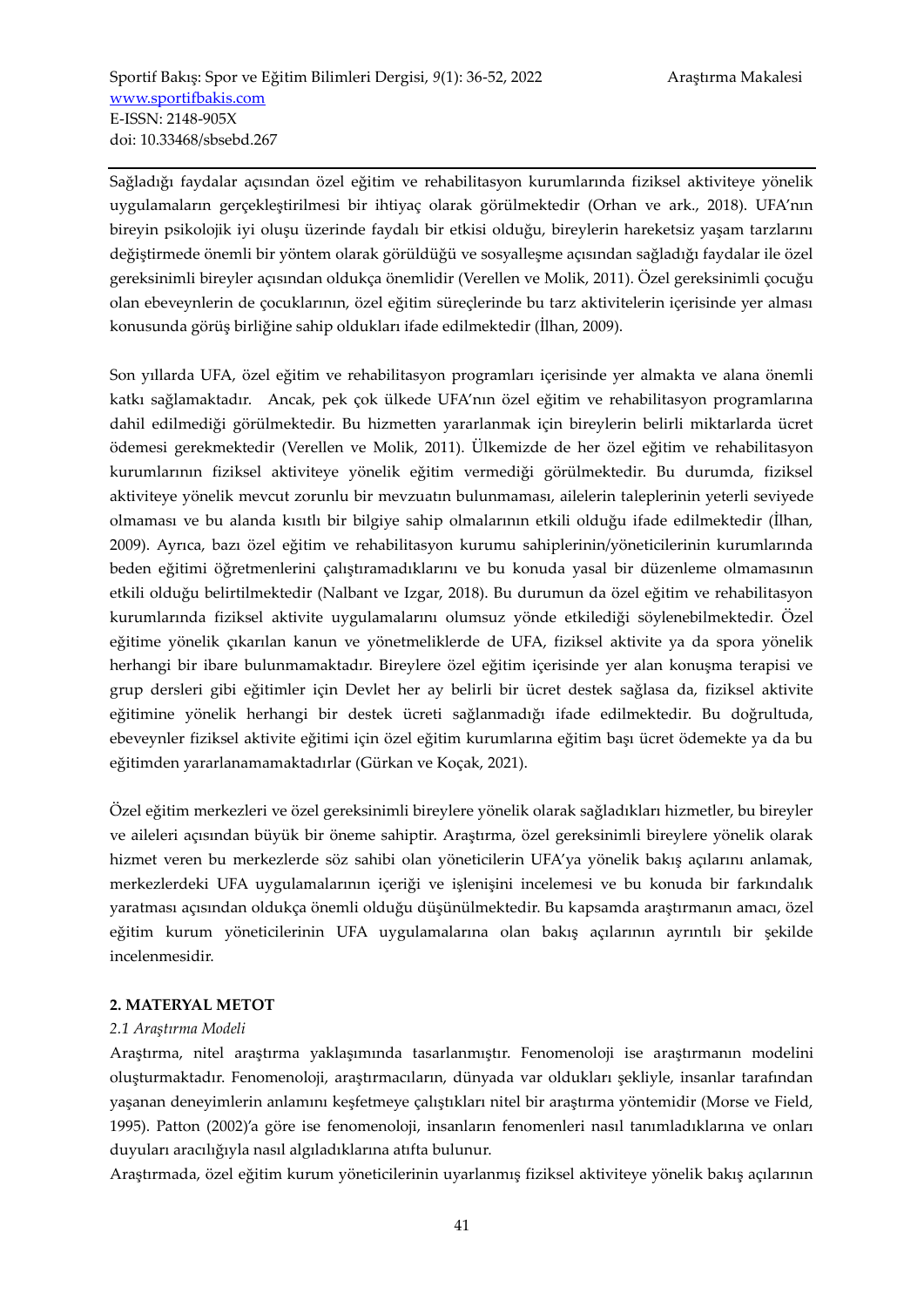derinlemesine ve yaşanılan deneyimlerin yoluyla keşfedilmeye çalışılmıştır.

#### *2.2 Katılımcılar*

Araştırmanın çalışma grubu amaçlı örnekleme yöntemlerinden ölçüt örnekleme yöntemiyle seçilmiştir. Merriam (2015)'a göre nitel araştırmalarda çoğunluk hakkında genel bir bilgiye ulaşmak yerine, belirli ve özgün olanı derinlemesine anlamak istendiğinden amaçlı bir örneklem seçilebilmektedir. Araştırmamızda da bu konuya dikkat edilerek yalnızca UFA eğitimi veren özel eğitim kurumların yöneticileri örneklemimizi oluşturmaktadır. Araştırmaya katılacak olan katılımcılara yönelik ölçütler ise şu şekilde belirlenmiştir;

- Özel eğitim kurumunda yönetici olmak,
- Özel eğitim kurumunda uyarlanmış fiziksel aktivite eğitimi veriliyor olması,
- Özel eğitim kurumunun Ankara'da bulunuyor olması.

Bu doğrultuda, araştırmanın çalışma grubunu, özel eğitim kurumlarında görev yapmakta olan on (10) kurum yöneticisi oluşturmaktadır.

#### *2.3 Verilerin Toplanması*

Araştırmada verilerin toplanmasında katılımcıların sosyo-demografik özellikleri hakkında bilgi edinmek amacıyla kişisel bilgi formu ve nitel verilerin toplanabilmesi için yarı yapılandırılmış görüşme formu kullanılmıştır. Yarı yapılandırılmış görüşme formu hazırlama sürecinde aşağıdaki işlem basamakları takip edilmiştir.

**a)** Detaylı literatür taranması ve incelenmesi sonucunda kavramsal çerçevenin oluşturulması.

**b)** Araştırma kapsamında araştırmacılar tarafından özel eğitim kurumu yöneticilerine yöneltilmek üzere toplam on (10) maddelik yarı yapılandırılmış görüşme formu hazırlanması.

**c)** Hazırlanan görüşme formunun iki uzman tarafından incelenmesi ve forma görüş bildirmesi. Bu uzmanlardan birisi nitel araştırma yöntemleri ve özel gereksinimli bireyler ile çalışma deneyimi olan akademisyen diğeri ise özel gereksinimli bireyler ile akademik ve uygulama alanında yetkin olan bir akademisyendir.

**d)** Hazırlanan yarı yapılandırılmış görüşme formu son şekli verilerek sağlıklı bir görüşme süreci yapılabileceğine kanaat getirilmiştir. Hazırlanan sorulardan bazıları şu şekildedir:

- Kurumunuzda uyarlanmış fiziksel aktivitelere yer verme sebepleriniz nelerdir?
- Kurumunuzda uyarlanmış fiziksel aktivitelere yer vermeniz, ebeveynler tarafından tercih edilmenizde ne kadar etkili?
- Kurumunuzda çalışacak eğitmenleri hangi kriterlere göre belirliyorsunuz?
- Uyarlanmış fiziksel aktivitelere katılan özel gereksinimli bireylerde ne gibi olumlu etkiler gözlemlediniz?

Araştırma ile ilgili olarak, kurumlardan tarafından gerekli izinler alınmıştır. Ayrıca araştırmaya katılımcı bireyler araştırma öncesinde "katılım öncesi bilgilendirilmiş onam formu" doldurarak bilgilendirilmiştir. Araştırmada katılımcıların deneyimlerine derinlemesine ulaşabilmek adına yüz yüze bireysel görüşmeler gerçekleştirilmiştir. Her bir görüşme yaklaşık 25 dakika sürmüştür.

#### *2.4 Verilerin Analizi*

Kurum yöneticileri ile yapılan görüşmeler ses kayıt cihazı ile kaydedilerek Word Programı ortamında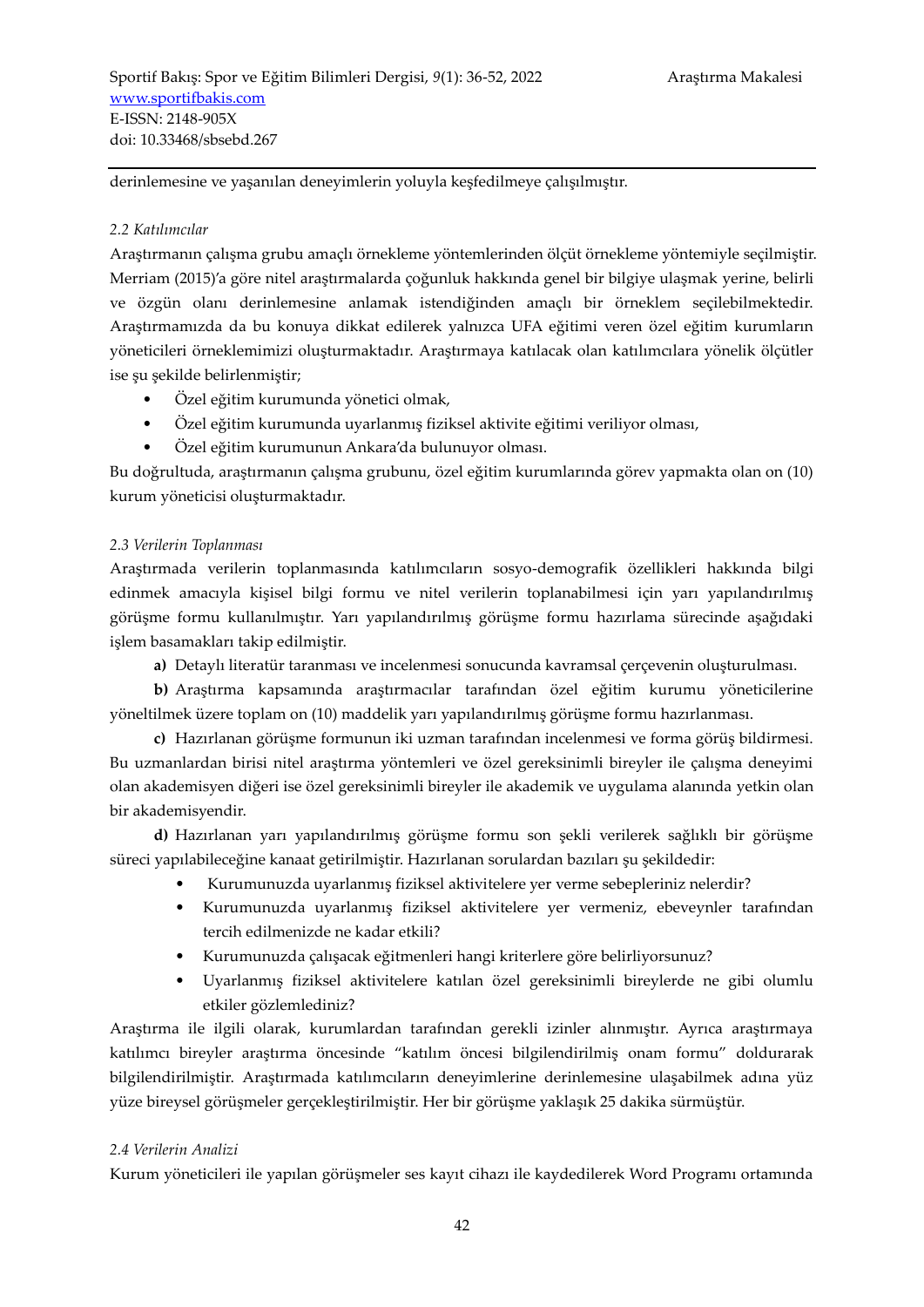yazıya aktarılmıştır. Veriler, içerik analiz yöntemiyle analiz edilmiştir. Nitel içerik analizi; olay, ortam, stil, imaj ve anlamların anahtar kelime olarak yer aldığı iç görüyü inceler (Altheide, 1987). Süreç aynı anda verilerin kodlanması ve kategorilerin oluşturulmasını da kapsamaktadır (Merriam, 2015, s:196). Bu doğrultuda araştırmamızda, alınan notlar ve ses kayıtlarının incelenmesi sonucunda veriler elde edilmiştir. Özel eğitim merkezi yöneticileri ile yapılan yüz yüze görüşmeler sonucunda Word ortamına aktarılan veriler uzman görüşleri ile ilişkilendirilerek incelenmiş ve mevcut verilerden kodlar oluşturulmuştur. Oluşturulan kodlara göre kategoriler belirlenmiş ve temalar bulunmuştur. Araştırmamız verileri, kodlar ve temalara göre düzenlenmiştir. Sonrasında ise bulgular yorumlanmış ve elde edilen bulgular raporlanmıştır.

#### *2.5 İnandırıcılık ve Aktarılabilirlik*

Geçerlilik ve güvenirlik kavramları nitel araştırmalarda; inandırıcılık, aktarılabilirlik, tutarlılık ile teyit edilebilirlik kavramları ile ifade edilmektedirler (Creswell ve ark., 2018; Guba ve Lincoln, 1982).

Araştırmada inandırıcılığı artırmak amacıyla araştırma süreci ayrıntılı bir şekilde anlatılmış ve katılımcılar ile ilgili detaylı bilgi verilmiştir. Diğer yandan özellikle araştırmacılar dışında nitel araştırma deneyimine sahip bir alan uzmanı ve özel eğitim alanında uzman görüşü alınarak çalışma yapılandırılmıştır. Aktarılabilirlik kapsamında ise, anlaşılır bir dil kullanılması, veri toplama süreçleri ve raporlandırılmasının ayrıntılı bir biçimde açıklanması ile sağlanmıştır. Tutarlılığın sağlanmasında, verilen analizinde üç araştırmacı tarafından ayrı ayrı kodlamalar yapılmış ve yapılan kodlamalar karşılaştırmalı bir şekilde ele alınmıştır. Farklı olarak çıkan kodlamalar tartışılmış ve araştırmacılar tarafından ortak karar verilmiştir. Araştırmanın uyum oranı için Miles & Huberman'ın (1994) güvenirlilik formulü (Güvenirlik = Görüş birliği/Görüş birliği + Görüş ayrılığı X 100) kullanılmış ve uyum oranı .85 olarak hesaplanmıştır. Teyit edilebilirlik kapsamında ise, araştırma sürecinde yapılan tüm işlemler (ham veriler, görüşme transkriptleri vb.) ile ilgili bilgiler bilgisayar ortamında arşivlenerek saklanmaktadır.

#### **3. BULGULAR**

Araştırma bulgularına göre toplamda 9 ana tema ve 47 kod belirlenmiştir. Belirlenen 9 ana tema; Kurum amacı, kurumun UFA'ya yer verme sebepleri, kurumun tercih edilmesinde UFA, UFA programları oluşturma, UFA program içeriği, eğitmen seçimi, eğitmen yetkinliği, UFA ve özel gereksinimli bireylere katkıları ve UFA katılım engelleri şeklindedir.

| Ana Tema    | Kod                                                    |   |  |
|-------------|--------------------------------------------------------|---|--|
|             | Bireylerin eğitimini desteklemek                       |   |  |
|             | Bireylerin okul ve okul dışı hayata adapte olmalarında | 7 |  |
| Kurum Amacı | destek sağlamak                                        |   |  |
|             | Erken müdahale ile gelişimi desteklemek                |   |  |
|             | Aileleri bilgilendirmek                                | 2 |  |
|             | Bireylere kolaylaştırıcı imkânlar sunmak               |   |  |
|             | Farkındalık yaratmak                                   |   |  |

#### **Tablo 1.** Kurum amacı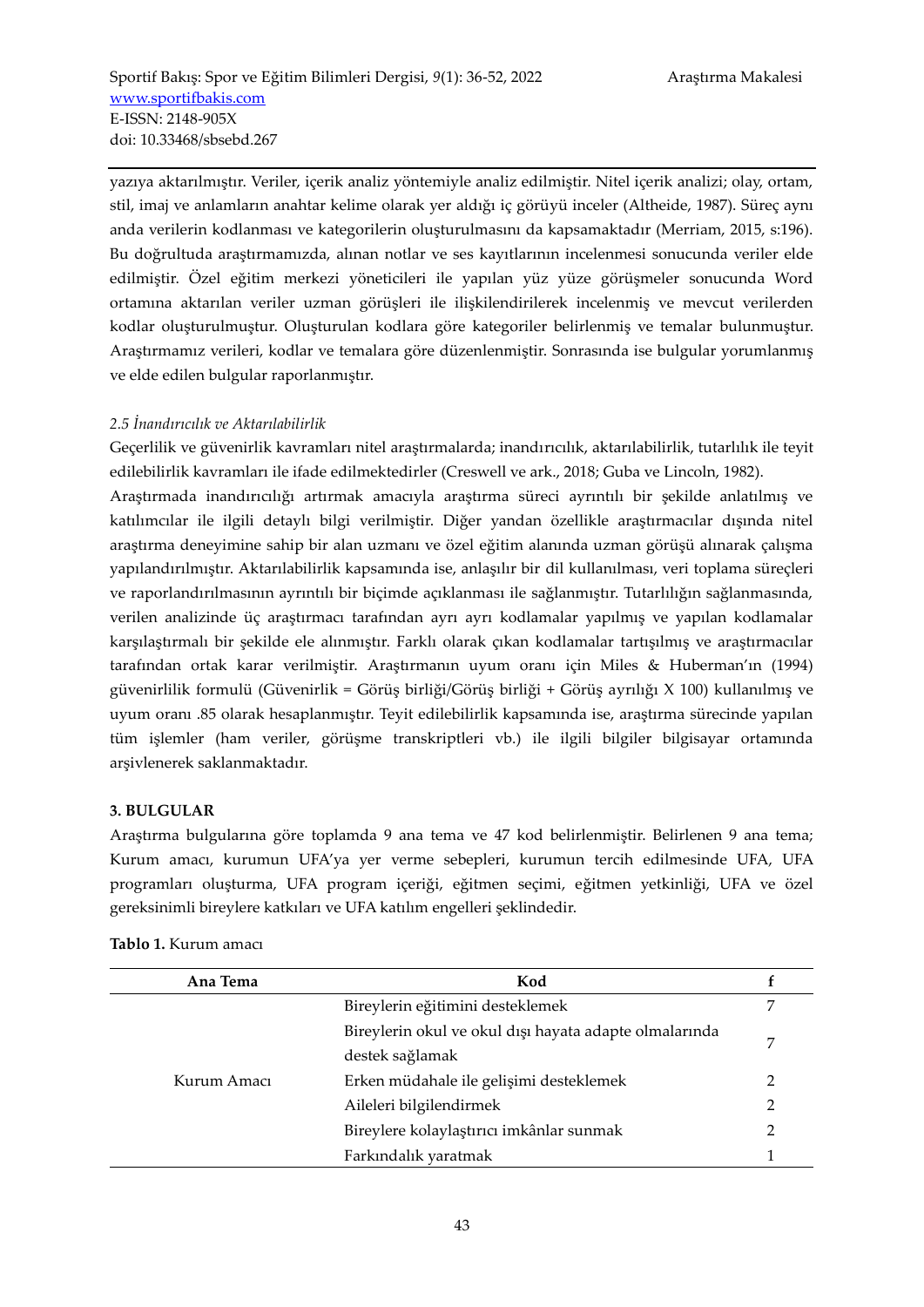Tablo 1 incelendiğinde, kurum amacının; Özel gereksinimli bireyleri eğitimleri sürecinde desteklemek, bireylerin okul içi ve dışında hayata adapte olmalarını desteklemek, erken müdahale ile bireylerin gelişimini desteklemek, bireylerin ailelerini bilgilendirmek, bireylere kolaylaştırıcı imkânlar sunmak ve farkındalık yaratmak olduğu elde edilen bulgulardır.

*"Amaçlar; özellikle erken yaşta bu tanıyı almış ailelere ulaşmak bu konuda aileleri bilgilendirmek bence başta (...) İkinci amaç tabii ki takvim yaşları ve gelişimsel yaşlarını eşitlemeye çalışmak. Mümkün olduğunca akranlarının gelişim düzeylerine yaklaşmalarını sağlamak." (K1)*

#### **Tablo 2.** Kurumun UFA'ya yer verme sebepleri

| Ana Tema                 | Kod                                   |   |
|--------------------------|---------------------------------------|---|
|                          | Fiziksel aktivitenin pozitif etkileri | 8 |
| Kurumun UFA'ya Yer Verme | Bireylerin yetersiz becerileri        | 5 |
| Sebepleri                | Çok yönlü eğitim verebilmek           | 4 |
|                          | Ebeveyn talepleri                     | ∍ |

Tablo 2'ye göre kurumların UFA eğitimlerine yer verme sebeplerinin; Fiziksel aktivitenin pozitif etkilerinin olması, bireylerin yetersiz becerileri, çok yönlü eğitim sunabilmek ve ebeveynlerin taleplerinin etken olduğu elde edilen bulgulardır.

*"Akademik çalışmaları desteklediğini, öğrencilerin buhranlı ruh hallerinden kurtulmalarını sağladığını düşünüyorum. Çeşitli aktiviteler çocuklarımızın hayatındaki tekdüzeliği kırıyor. O birkaç saatlik dersleri hayatlarındaki nadir farklı şeylerden biri haline geliyor. Daha iyi bir eğitim için bir motivasyon kaynağı olarak ve sosyal rollere uyum sağlamada ise bir pratik alanı olarak bu programlara yer vermeyi uygun buluyorum." (K7)* 

*"Velilerimiz sayesinde yeni velilerimiz kurumumuza gelmekte. Bu yüzden velilerimiz hakkında anketler yaptığımızda bu fiziksel aktiviteleri istediklerini gördük. İmkânlar ölçüsünde de bu dersleri veriyoruz." (K8)*

#### **Tablo 3.** Kurumun tercih edilmesinde UFA

| Ana Tema                          | Kod          |  |
|-----------------------------------|--------------|--|
| Kurumun Tercih Edilmesinde Etkili |              |  |
| 'JFA                              | Etkili değil |  |

Tablo 3 incelendiğinde, kurumun tercih edilmesinde UFA programlarının etkili olduğu tespit edilmiştir.

*"Geçmiş yıllara nazaran günümüzde velilerimiz de daha çok araştırıyor, öğreniyor ve güncel gelişmeleri takip ediyorlar. Tercih aşamasına geldiğimizde akademik programlarımıza ek olarak faydalarından haberdar oldukları bu programların da varlığını görmek onları mutlu ediyor. Çocuklarına faydalı olan şeylere ulaşırken de kolaylık sağlıyor olmamızın tercih edilmemizde etkisi olduğunu düşünüyorum." (K7)*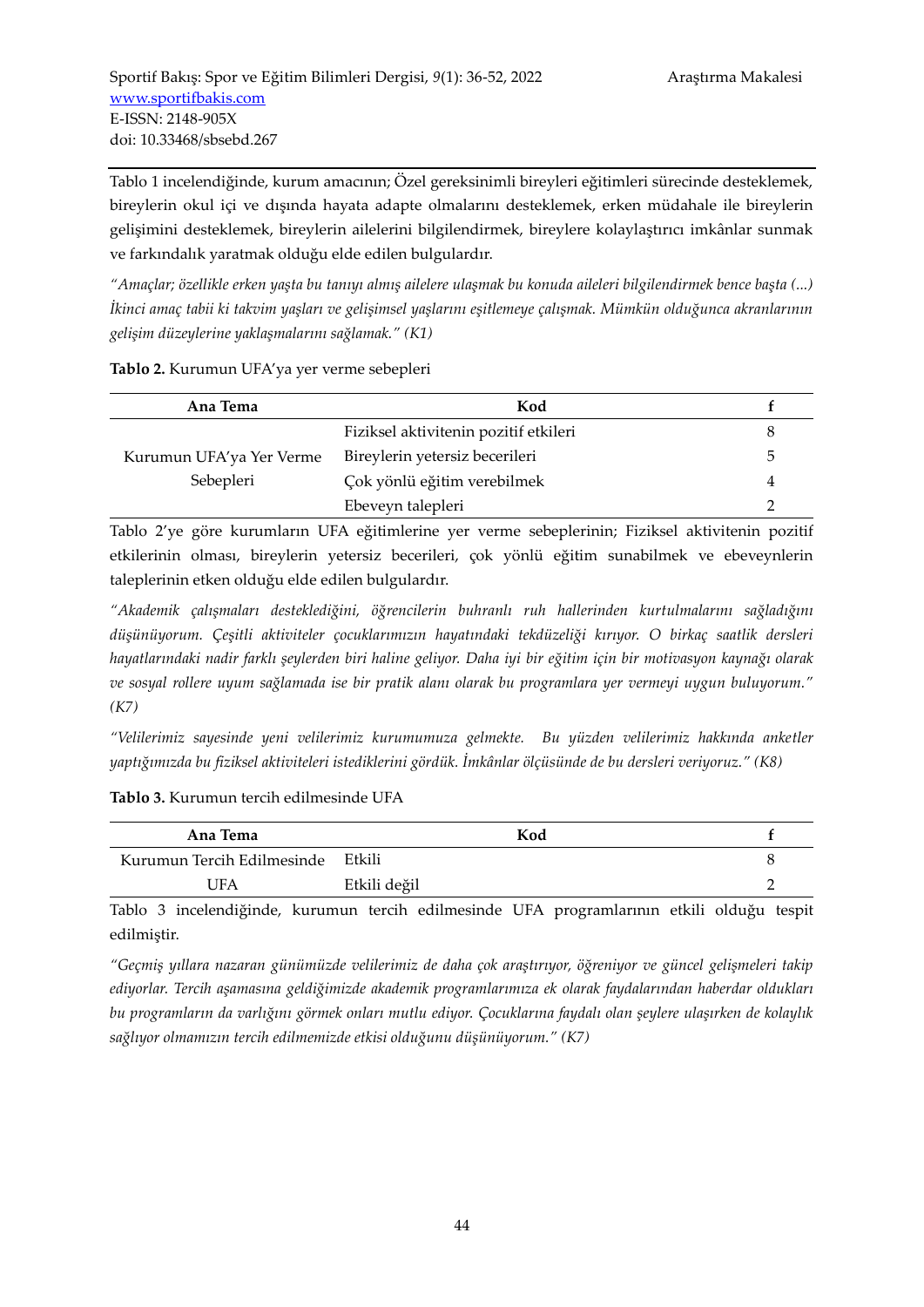| Ana Tema               | Kod                      |   |
|------------------------|--------------------------|---|
| UFA Programı Oluşturma | Eğitmen görüşleri        | 4 |
|                        | Birey gereksinimleri     | 4 |
|                        | Ebeveyn talepleri        | 2 |
|                        | Yönetici görüşleri       | 2 |
|                        | Literatür incelemesi     |   |
|                        | Alan dışı eğitmen görüşü |   |

#### **Tablo 4.** UFA programları oluşturma

Tablo 4'e göre, UFA eğitiminin önemli bir basamağını oluşturan program oluşturma işleminin kurumlarda; Eğitmen görüşleri, birey gereksinimleri, ebeveyn talepleri, yönetici görüşleri, literatür incelemesi ve alan dışı eğitmen görüşü doğrultusunda oluşturulduğu görülmektedir.

*"Çocuğun performans düzeyi bizim için esastır. Çocuğun ihtiyaçları nelerdir, öncelikle tipik gelişim gösteren çocukların gelişim aşamaları nelerdir. Neler olması gerekiyor, çocuğun takvim yaşına göre hangi becerileri karşılıyor, hangilerini karşılayamıyor. Ve bunlardan hangisi öncelikli bunları belirlememiz gerekiyor (...) Ve tabii ki ailenin de burada hedefleri ön plana çıkıyor. Mesela bazı aileler vardır fiziksel aktivite etkinliklerine ağırlık verilmesini isterler, biraz daha hareket etmesini isterler. Bazıları oyun oynamakta destek isterler. Öğrenci performans düzeyine göre ve aile hedeflerine göre programları oluşturuyoruz." (K5)* 

*"Velilerin beklentileri üzerinden hareket ettik. Daha sonra öğretmenlerle toplandık, neler yapılabilir sorusu üzerinde düşündük." (K10)*

| Ana Tema            | Kod                        |  |
|---------------------|----------------------------|--|
|                     | Temel hareket eğitimi      |  |
| UFA Program İçeriği | Branşa yönelik aktiviteler |  |
|                     | Oyun aktiviteleri          |  |

**Tablo 5.** UFA program içeriği

Tablo 5 incelendiğinde, kurumlarda gerçekleştirilen UFA programlarının içeriklerinin başta temel hareket eğitimleri olmak üzere, branşa (masa tenisi, basketbol, badminton vb.) yönelik aktiviteler ve oyunlardan oluştuğu sonucuna ulaşılmaktadır.

*"Çocuğun ihtiyaçlarına göre beden eğitimi öğretmenimiz program çıkarıyor. Buraya gelen her çocuğa uygulanan standart bir program yok. Orada da tamamen bireysel bir eğitim programı çıkıyor. Çocuğun yapabildikleri, ihtiyaçları, eksikleri bütün bunlar göz önünde bulundurularak bir program hazırlanıyor ve o uygulanıyor. Bu programlar da her yıl güncellenir." (K1)*

*"Temel beden aktiviteleri ile başlayabiliriz. Zıplama, dengede durmak, dengeli ve düzgün adımlar atarak yürüyebilmek gibi. Öncelikle çocuklarımızın bedensel olarak farkındalığını sağlamak niyetindeyiz. Eksiklikleri giderdikten sonrasında ise sıra bunu hayatlarında nasıl kullanacaklarına geliyor. Fiziksel aktivite bu noktada bizim için bir pratik alanına da dönüşüyor. İnce ve kaba motor becerilere yönelik çalışmalar dışında çeşitli oyunlar ve çeşitli özellikte parkurlar ile de bu amaçlara yönelik bir ilerleme sağlıyoruz." (K9)*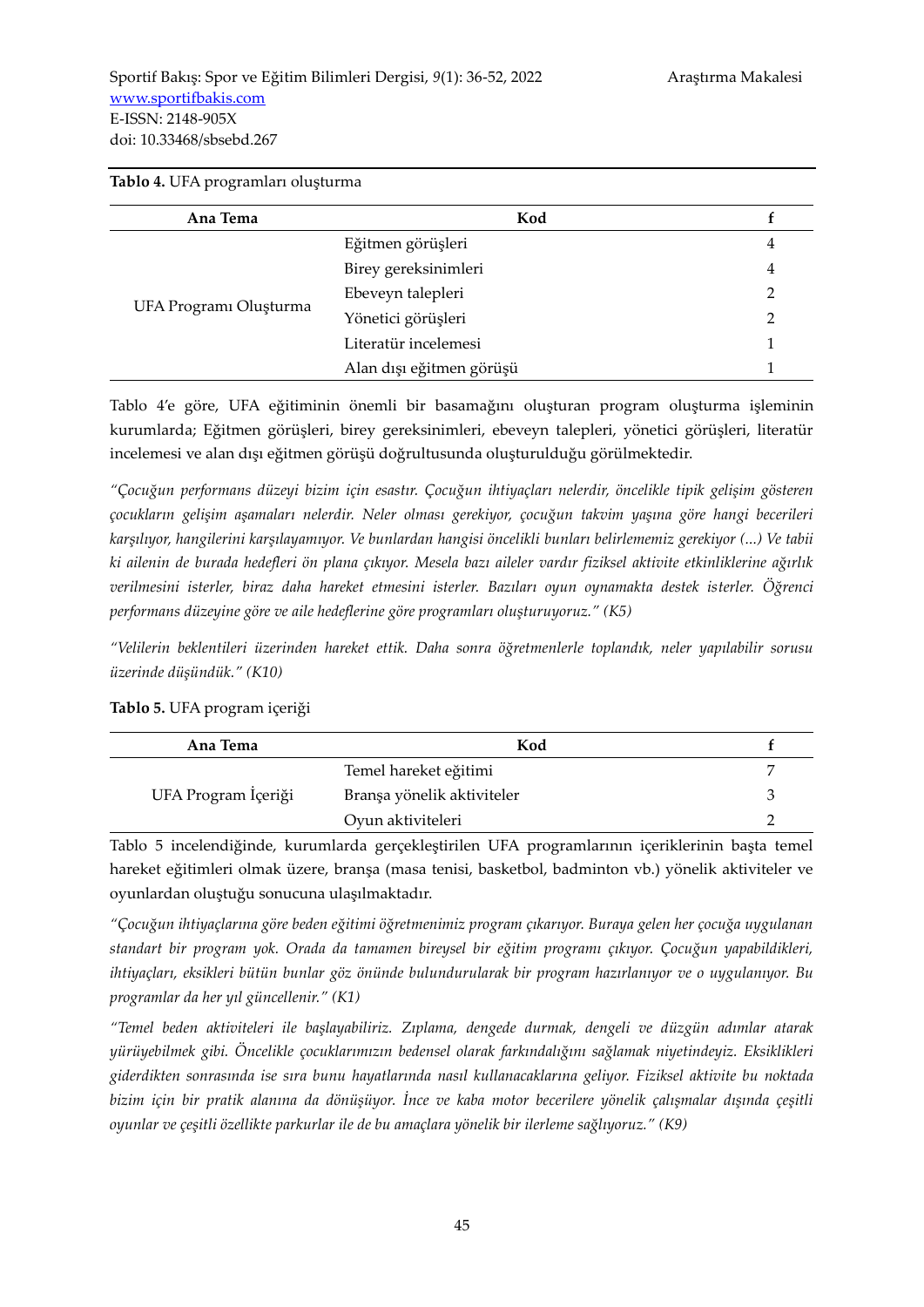| Tablo 6. Eğitmen seçimi |                                            |                |
|-------------------------|--------------------------------------------|----------------|
| Ana Tema                | Kod                                        |                |
|                         | Deneyim                                    | 5              |
|                         | Spor bilimleri alanından mezun olmuş olmak | 4              |
|                         | Pedagojik eğitimi tamamlamış olmak         | 2              |
|                         | Empati yeteneğine sahip olmak              | 2              |
| Eğitmen Seçimi          | Takım çalışmasına yatkın olmak             | $\overline{2}$ |
|                         | Cocukları sevmek                           | 2              |
|                         | Antrenörlük belgesine sahip olmak          |                |
|                         | İstekli olmak                              |                |
|                         | Kuruma yakın bir lokasyonda oturmak        |                |

Tablo 6 doğrultusunda, eğitmen seçiminde kurum yöneticileri bireylerin; deneyimli olmalarını, Spor Bilimleri alanından mezun olmuş olmalarını, pedagojik bir eğitimi tamamlamış olmalarını, empati yeteneği, takım çalışması, çocuk sevgisi, istekli olmak gibi özelliklerinin olmasını beklemektedir. Bunların yanında eğitmenlerin antrenörlük belgelerinin olmasının, eğitmen seçiminde etkili olabileceği belirtilmektedir. Kuruma yakın bir lokasyonda oturmanın da bazı kurumlar açısından seçimde etkili olduğu görülmektedir.

*"Öncelikle çocuklarla iyi anlaşabilecek kişiler olması önemli. Alanında eğitim almış olması gerekiyor, çocuk gelişimi hakkında bilgi sahibi olması gerekiyor. Devamında da biz hizmet içi eğitimlerini devam ettiriyoruz. Bizim için takım çalışmasına uygun olabilecek birisi olması önemli. Takım çalışmasına uygunsa biz hizmet içi eğitimlerle kendisi destekleriz." (K5)*

| Tablo 7. Eğitmen yetkinliği |  |
|-----------------------------|--|
|-----------------------------|--|

| Ana Tema           | Kod           |  |
|--------------------|---------------|--|
|                    | Yeterli       |  |
| Eğitmen Yetkinliği | Yeterli değil |  |

Tablo 7'de, kurumların uyguladıkları eğitimlerden sorumlu olan fiziksel aktivite eğitmenlerinin yetkinliği hakkında yöneltilen soruda, kurum yöneticilerinin yarısının eğitmenleri yetkin bulduğu, diğer yarısının ise eğitmenleri yetkin bulmadığı tespit edilmiştir.

*"Profesyonel anlamda bu işi yapmadığımız için kendimizce bir şeyler yapmaya çalışıyoruz. Çok yeterli değil, bunun bir an önce resmileşmesi lazım." (K8)* 

| Tablo 8. UFA ve özel gereksinimli bireylere katkıları |  |  |
|-------------------------------------------------------|--|--|
|-------------------------------------------------------|--|--|

| Ana Tema                   | Kod                            |                |
|----------------------------|--------------------------------|----------------|
| UFA ve Bireylere Katkıları | Motor becerilerde gelişim      | 6              |
|                            | Akademik verimin artması       | 6              |
|                            | Günlük becerilerde gelişim     | 4              |
|                            | Mutlu olmak                    | 4              |
|                            | Davranış problemlerinde azalma | 2              |
|                            | Kurallara uyumun artması       | $\overline{2}$ |
|                            | Dikkat süresinin artması       | 2              |
|                            | Iletişim becerilerinde artış   |                |
|                            | Kendine güvenin artması        |                |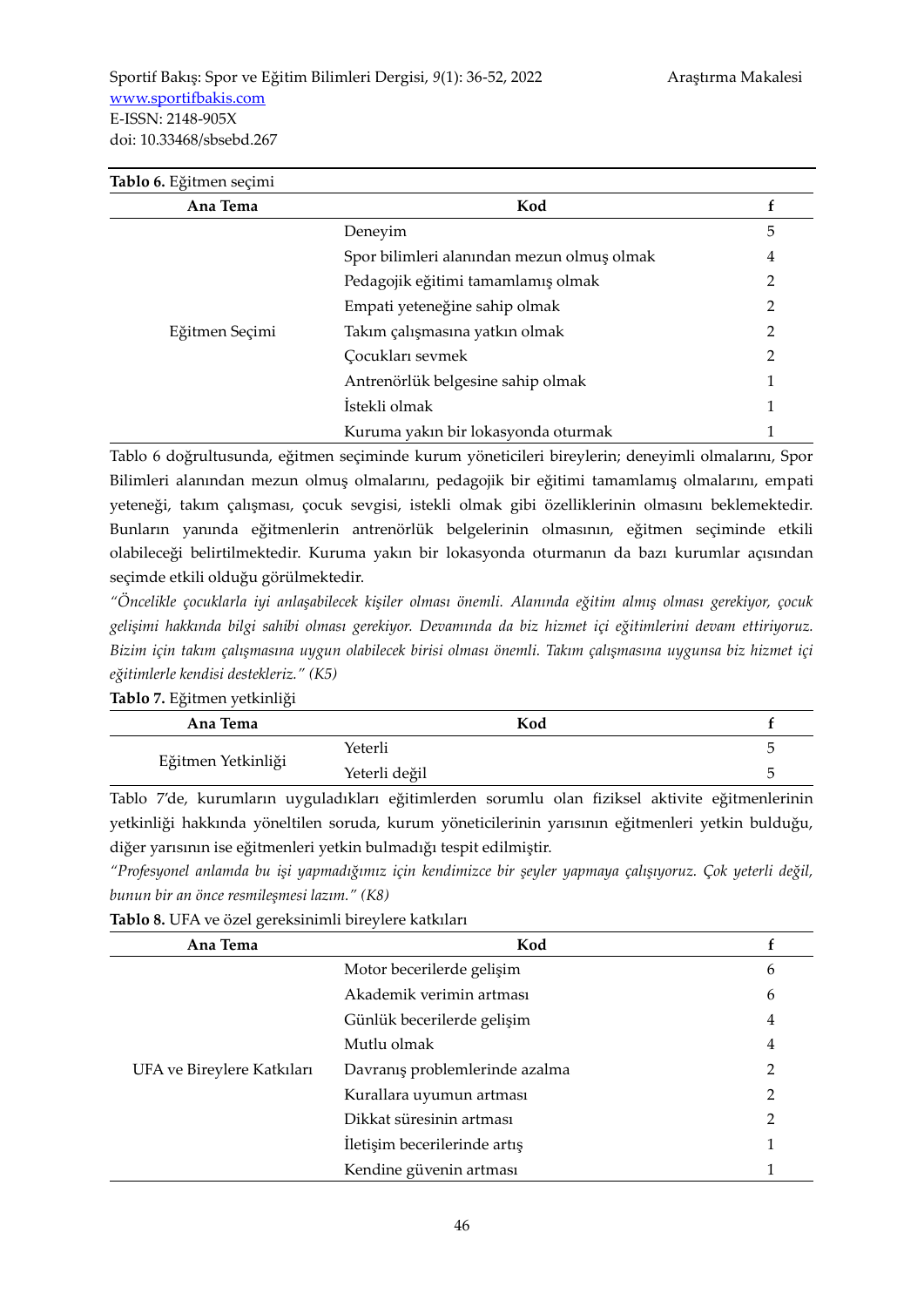Tablo 8 incelendiğinde, kurum yöneticilerine göre, UFA'nın özel gereksinimli bireyler üzerindeki katkıları; motor becerilerde gelişim, akademik verimin artması, günlük becerilerde gelişim, mutlu olmak, davranış problemlerinde azalma, kurallara uyumun artması, dikkat süresinin artması, iletişim becerilerindeki artış ve bireyin kendine olan güveninin artması şeklinde karşımıza çıkmaktadır.

*"Dikkat dağınıklığı ve isteksizlik sorunları gözle görülür derecede ortadan kalkıyor. Çocuklarımız bazen çok rutin hayatlar yaşayabiliyorlar, bu rutinin dışına çıktığımızda bu onlar için heyecanlı ve eğlenceli bir deneyime dönüşüyor. Yaşam enerjisi diyebiliriz, motivasyon diyebiliriz, adına ne dersek diyelim bu olumlu etki sayesinde bir aşama daha ilerlediklerini görüyorum. Bunu sürekli ve daha etkili bir hale getirdiğimizde değişimlerin ne seviyede olabileceğini düşünmek velileri ve bizleri de motive ediyor." (K3)*

**Tablo 9.** UFA katılım engelleri

| Ana Tema                 | Kod                                           |   |
|--------------------------|-----------------------------------------------|---|
| UFA'ya Katılım Engelleri | Maddi yetersizlikler                          | ს |
|                          | UFA programları hakkında bilgi sahibi olmamak | 3 |
|                          | Ebeveynlerin gerekli görmemesi                | 3 |
|                          | Bireyin gereksinim seviyesi                   |   |
|                          | Birey kaynaklı isteksizlik                    |   |
|                          | Yoğun eğitim programı                         |   |

Tablo 9'a göre, katılımcıların UFA'ya katılamama nedenleri olarak algıladığı engeller; maddi yetersizlikler, eğitim hakkında yeterli bilgiye sahip olmamak, ebeveynlerin eğitimleri gerekli görmemesi, bireyin gereksinim seviyesi, birey kaynaklı isteksizlik ve bireyin yoğun programı şeklindedir.

*"Bu işin maddi boyutu oluyor ister istemez. Genelde biz ihtiyacı varsa mutlaka yönlendiriyoruz ya da gerekirse dernek olarak sponsorlar bulup bir şekilde bu ihtiyacı gidermeye çalışıyoruz." (K1)* 

*"Sağlık problemleri... Mesela çocukta epilepsi olduğu için ebeveynleri çekiniyorlar. Bunun yanında, bazı çocuklar ise kendileri reddediyor. Mesela bir çocuğumuz eğitmenimiz kendi yaş grubundan olmadığı için spor yapmayı reddediyor. Tamamen kendi yaş grubundan birisi olmak zorunda yoksa yapmıyor ve ağlamaya başlıyor (...) Ailelerle ile ilgili sebepler de olabiliyor. Aileler içeriği bilmedikleri için, bilmemekten kaynaklanan şeyler olabiliyor. Veya okuma yazma çalışsın, neden spor yapsın ki gibi düşünceler olabiliyor." (K4)*

#### **4. TARTIŞMA VE SONUÇ**

Bu araştırmada, özel eğitim kurum yöneticilerinin UFA uygulamalarına olan bakış açıları ayrıntılı bir biçimde incelenmiştir. Araştırma bulguları sonucunda elde edilen bilgiler 9 ana tema doğrultusunda incelenmiştir. Bu temalar; kurum amacı, kurumun UFA'ya yer verme sebepleri, kurumun tercih edilmesinde UFA, UFA programları oluşturma, UFA program içeriği, eğitmen seçimi, eğitmen yetkinliği, UFA ve özel gereksinimli bireylere katkıları ve UFA katılım engelleridir.

Kurum yöneticilerinin görüşleri doğrultusunda, birinci temada, özel eğitim kurumlarının genel amaçlarının; özel gereksinimli bireyleri eğitimleri sürecinde desteklemek, bireylerin okul içi ve dışında hayata adapte olmalarını desteklemek, erken müdahale ile bireylerin gelişimini desteklemek, bireylerin ailelerini bilgilendirmek, bireylere kolaylaştırıcı imkânlar sunmak ve farkındalık yaratmak olduğu anlaşılmaktadır. Araştırma sonucunda elde edilen bu veriler, MEB (2012)'in özel eğitim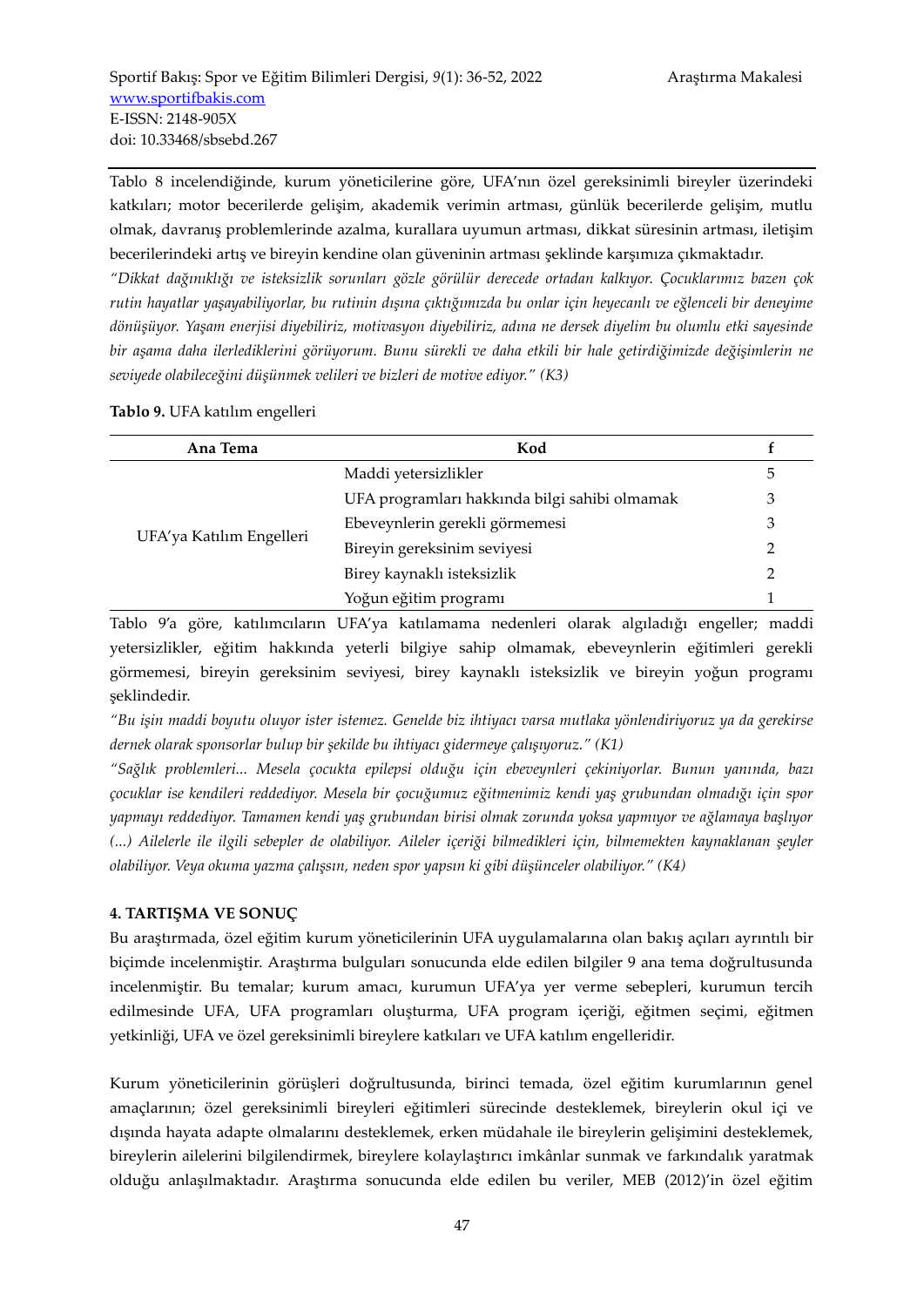amaçları ile genel olarak benzer olduğu söylenebilmektedir.

Araştırmanın ikinci teması olan özel eğitim kurumlarının UFA'ya yer verme sebeplerine bakıldığında, yöneticilerin güncel gelişmeleri takip ettikleri ve UFA'nın özel eğitimin içerisine dâhil olduğu konusunda görüş birliğine sahip oldukları görülmektedir. Fiziksel aktivitenin özel gereksinimli birey üzerindeki olumlu etkileri, bireyin yetersiz becerilerini geliştirmesi, kurum içerisinde çok yönlü eğitim sunabilme fırsatı ve ebeveynlerin talepleri, kurumların UFA'ya yer verme sebepleri olarak karşımıza çıkmaktadır. Nalbant ve Izgar (2018), özel eğitim kurum yöneticilerinin, bu kurumları açarken bir ticari beklenti içerisinde olduklarını belirterek, bu doğrultuda beklentilere yönelik olarakta hareket ettiklerini belirtmiştir. Araştırmamızda da kurumların UFA eğitimleri sayesinde hem özel gereksinimli bireylere yönelik olarak çok yönlü bir eğitim sundukları görülmekte hem de bu eğitimler sayesinde önemli bir gelir elde ettikleri sonucuna ulaşılmaktadır.

Araştırmanın üçüncü teması olan özel eğitim kurumlarının tercih edilmelerinde UFA hizmeti sunmalarının oldukça etkili olduğu sonucuna ulaşılmıştır. Pek çok ailenin kurum tercihi sırasında UFA hizmeti talep ettiği ve bu hizmetin olduğunu öğrendikten sonra kuruma karşı tutumunun olumlu yönde geliştiği görülmektedir. Özel gereksinimli bireylerin ebeveynlerinin görüşleri doğrultusunda gerçekleştirdiği çalışmada İlhan (2009), fiziksel aktiviteye yönelik tutumun olumlu olduğu ve fiziksel aktivitenin çocuklar adına fayda sağladığı sonucuna ulaşmıştır. Bu doğrultuda, özel gereksinimli bireylere yönelik sağlanan fiziksel aktivite eğitimlerinin, gelişim mekanizmasının bir parçası olarak görülmesi gerektiğini ve vazgeçilmez bir araç olduğunu vurgulamıştır.

Dördüncü tema olan, kurumların UFA programları oluşturmada 'tutarsız' oldukları görülmektedir. Her özel eğitim kurumunun kendi UFA programını oluşturmada farklı değişkenleri gözettiği ve her kurumun programının bir diğerinden farklı olduğu sonucuna ulaşılmıştır. Özel gereksinimli bireylere yönelik UFA programları oluşturmada eğitmen görüşleri, birey gereksinimleri, ebeveyn talepleri, yönetici görüşleri, literatür incelemesi ve alan dışı eğitmen görüşlerinin dikkate alındığı belirtilmiştir. Bu konuda kurumları yönlendirici bir müfredat ve mevzuat bulunmaması büyük bir eksiklik olarak görülmektedir.

Kurumlar tarafından gerçekleştirilen UFA programlarının içeriklerinin incelendiği beşinci temada, mevcut içeriğin temel hareket eğitimi, branşa yönelik hareketler ve oyun aktivitelerinden oluştuğu sonucuna ulaşılmıştır. Kurumların mevcut içeriklerine bakıldığında, neredeyse tüm kurumlarda içeriklerin birbirine benzediği, ancak uygulanış biçimlerinde farklılıklar olduğu görülmektedir. Dikkatli ve iyi dizayn edilmiş fiziksel aktivite programlarının bireylerdeki başarıyı artırdığı düşünüldüğünde (Conn ve ark., 2009), mevcut program içeriklerinin seçimi ve uygulatılmasında gösterilecek özen, kurumlar açısından oldukça önemlidir.

Araştırmanın altıncı teması doğrultusunda, UFA programlarının uygulanmasında önemli faktörlerden birinin UFA eğitmenleri olduğu görülmektedir. Kurumların UFA eğitmenini seçerken beklentilerinin oldukça yüksek olduğu sonucuna ulaşılmıştır. Kurumların UFA eğitmeni seçerken talep ettikleri birçok faktörün yanı sıra, deneyimli olması ve spor bilimleri alanından mezun olmuş olmasının en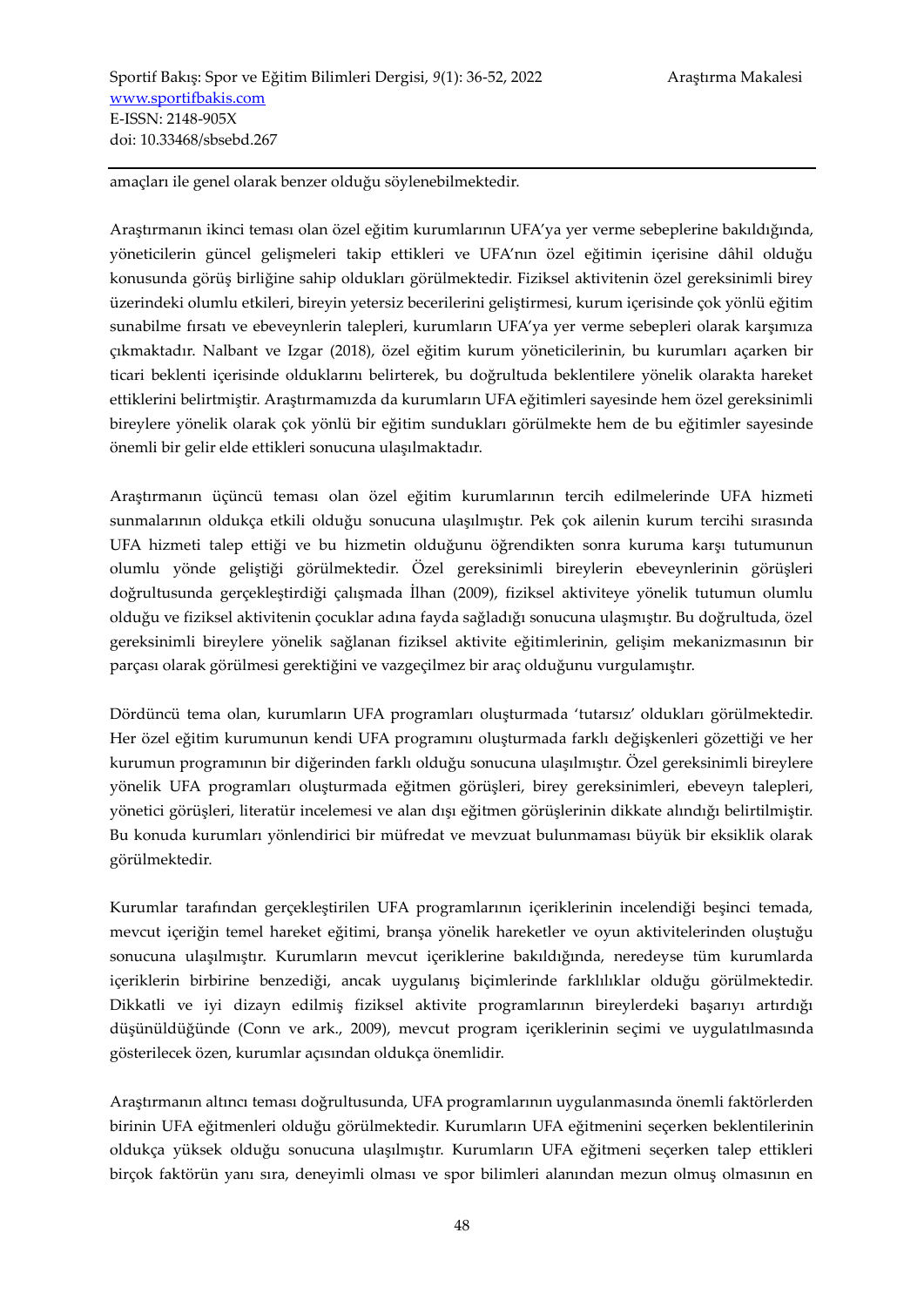önemli tercih sebepleri arasında yer aldığı belirtilmektedir. Ayrıca eğitmenlerin çeşitli branşlarda antrenörlük belgelerinin olmasının, işe alımda olumlu bir etki yarattığı görülmektedir. Nalbant ve Izgar (2018), özel eğitim merkezlerinde sunulan UFA eğitimlerinin gerçekleştirilebilmesi ve mevcut ihtiyacın karşılanmasının, beden eğitimi ve spor alanında eğitim görmüş bireylerin istihdam edilmesi ile ilişkili olduğunu belirtmiştir. Bu doğrultuda, kurumların UFA eğitimlerinde spor bilimleri alanından mezun olmuş bireyleri istihdam etmesi önemli bir gereklilik olarak karşımıza çıkmaktadır. Araştırmanın bulgularına bakıldığında, az sayıda kurumun spor bilimleri alanından mezun ya da antrenör istihdam ettiği görülmektedir. Nalbant ve Izgar (2018) da araştırmamız ile benzer bulgulara ulaşmış ve kurumlarda UFA eğitimlerinin fizyoterapistler ve okul öncesi öğretmenler tarafından uygulandığını belirtmiştir. Ayrıca bu konuda özel eğitim kurum yöneticilerinin gereken özeni göstermediklerini ifade etmiştir. Araştırmamız yedinci temasına bakıldığında da, kurum yöneticilerinin eğitmenlerin yeterlilikleri konusunda görüş ayrılığı yaşadığını göstermektedir. Alan dışı eğitmen çalıştıran yöneticilerin eğitmenlerini yetersiz gördükleri anlaşılmıştır.

Kurum yöneticileri, UFA eğitimlerine katılan özel gereksinimli bireylerin pek çok kazanım elde ettiklerini belirtmiştir. Elde edilen kazanımların incelendiği sekizinci temaya göre, bu kazanımların başında ise motor becerilerde elde edilen gelişim gelmektedir. Özel gereksinimli bireylerin motor gelişiminde etkili olduğu bilinen UFA uygulamaları, bireylerin koordinasyonlarını geliştirme, tekrarlayıcı ve istenmeyen davranışlarında azalma ve en önemlisi gelişen beceriler sayesinde katıldıkları UFA uygulamalarında daha başarılı olmalarını sağlamaktadır (Durmuş ve ark., 2021). UFA eğitimlerine katılan özel gereksinimli bireylerin elde ettikleri bir diğer önemli kazanım ise akademik verimlerinin artmasıdır. Everhart ve ark. (2012), fiziksel aktiviteye katılan özel gereksinimli bireylerin akademik başarılarının arttığını belirtmiş ve fiziksel aktiviteye katılımın önemini vurgulamıştır.

UFA'ya katılımda elde edilen kazanımların yanında, bireylerin katılımını kısıtlayan pek çok faktör bulunmaktadır. Kurum yöneticilerinin gözlemleri doğrultusunda dokuzuncu ve son temada, bireylerin çoğunun UFA eğitimi alamadığı belirtilmektedir. Bu engellerin başında ailenin maddi yetersizliği gelmektedir. UFA hizmetlerinin ücretli olması, mevcut ücretlerinin yüksek olması ve bu konuda bireylere herhangi bir destek sağlanmıyor olması en önemli faktörler olarak görülmektedir (Gürkan ve Koçak, 2021; Sarol ve Çimen, 2015). Bunun yanında, özel gereksinimli bireylerin UFA uygulamalarına yönelik olarak yeterli bilgiye sahip olmaması da, bireyin katılımını olumsuz yönde etkilemektedir (Orhan ve ark., 2018).

Sonuç olarak, özel eğitim kurumları, özel gereksinimli bireylerin UFA ihtiyacının karşılanmasında oldukça önemli bir rol oynamaktadır. Kurum yöneticileri ise bu uygulamaların planlanması, uygulanması ve sürdürülmesi aşamalarında etkili olmaktadır. Kurum yöneticilerinin UFA'ya yönelik olarak pozitif bakış açıları, mevcut uygulamaların yaygınlaştırılması adına oldukça önemlidir. UFA uygulamaları, özel gereksinimli bireylere sağladığı katkılar yanında, kurumlar için de oldukça önemli bir gelir ve alana ilgi duyan eğitmenler içinde önemli bir istihdam kaynağı haline gelmiştir.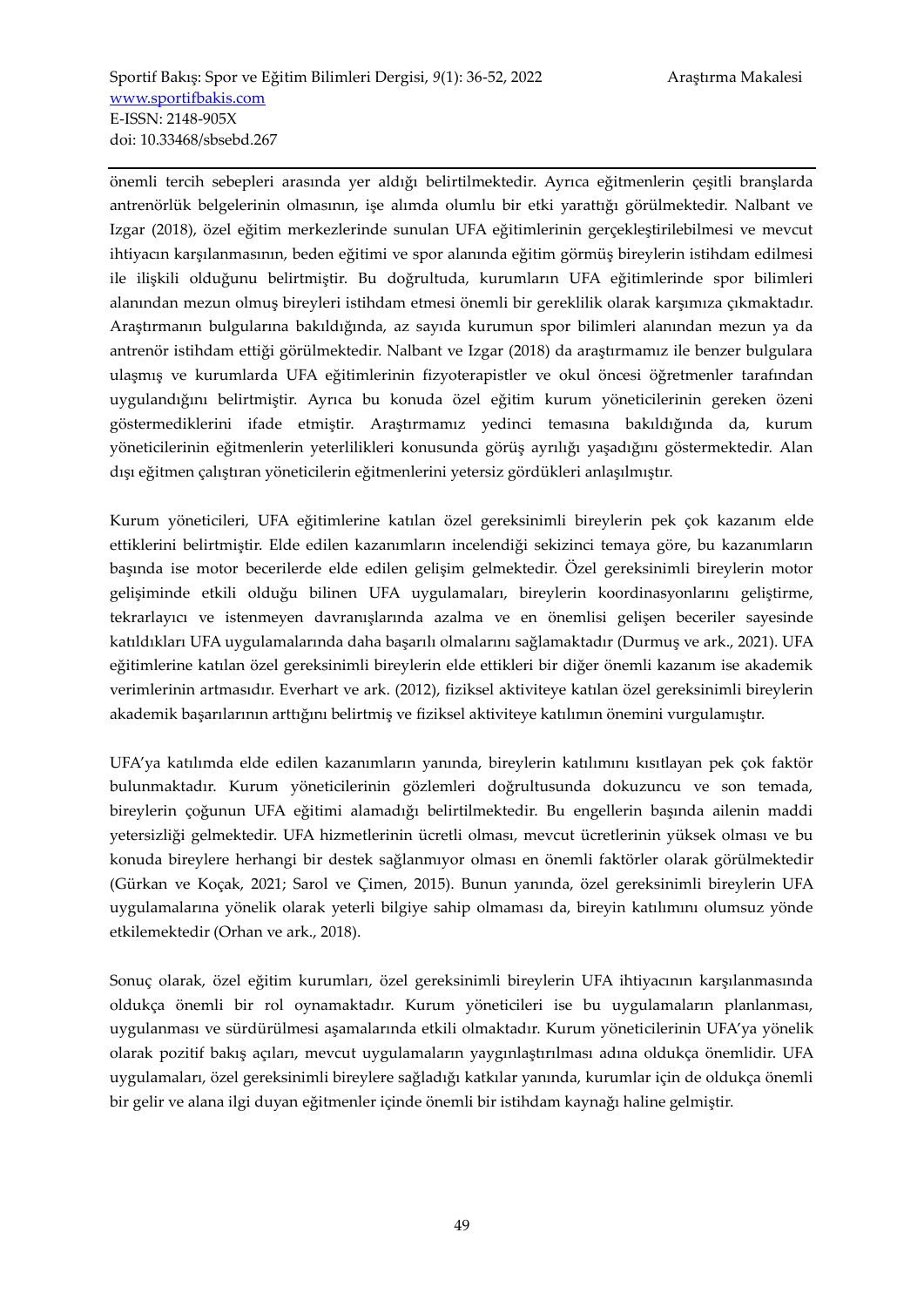#### **Açıklamalar**

Bu çalışma 11-14 Kasım 2021 tarihlerinde gerçekleştirilen 19. Uluslararası Spor Bilimleri Kongresinde sözel bildiri olarak sunulmuştur.

#### **Yazar Katkıları**

Çalışmaya tüm yazarlar eşit oranda katkı sağlamıştır.

#### **Çıkar Çatışması**

Yazarlar çalışma ve yayımlanması konularında herhangi bir çıkar çatışması belirtmemişlerdir.

#### **Etik Beyan**

Bu makalede dergi yazım kurallarına ve bilimsel araştırma ve yayın etiği kurallarına uyulmuştur. Makale ile ilgili doğabilecek her türlü ihlallerde sorumluluk yazarlara aittir.

#### **KAYNAKÇA**

Altheide, D. L. (1987). Reflections: Ethnographic content analysis. *Qualitative Sociology*, *10*(1), 65-77.

Block, M. E. (2016). *A teacher's guide to adapted physical education* (4th Ed.). Baltimore: Paul H. Brookes.

Braun, V., & Clarke, V. (2006). Using thematic analysis in psychology. *Qualitative Research in Psychology*, *3*(2), 77–101.

Conn, V. S., Hafdahl, A. R., Cooper, P. S., Brown, L. M., & Lusk, S. L. (2009). Meta-analysis of workplace physical activity interventions. *American Journal of Preventive Medicine*, *37*(4), 330-339.

Creswell, J. W. (2018). *Qualitative inquiry and research design: Choosing among five approaches*. (Çev: M. Bütün & S. B. Demir). Ankara: Siyasal Kitabevi.

Çitil, M. (2017). *Türkiye'de özel eğitim: Tarihsel, politik ve yasal gelişmeler*. Ankara: Vize Yayıncılık.

Durmuş, K., Sarol, H., & Gürkan, R. K. (2021). Autism spectrum disorder and physical activity: Otizm spektrum bozukluğu ve fiziksel aktivite. *Journal of Human Sciences*, *18*(4), 691–703.

European Federation of Adapted Physical Activity. (2006). *European federation of adapted physical activity (EUFAPA) By-Laws.* Erişim: [https://eufapa.eu/eufapa-2/by-laws/] Erişim Tarihi: 05.09.2021

Everhart, B., Dimon, C., Stone, D., Desmond, D., & Casilio, M. (2012). The influence of daily structured physical activity on academic progress of elementary students with intellectual disabilities. *Education*, *133*(2), 298-312.

Gökgöz, Y., Öztürk, M. A., & Pınar, S. (2019). Oyun konsollu fiziksel aktivite programı ile otizm spektrumundaki bireylerde fiziksel uygunluğun geliştirilmesi. *Beden Eğitimi ve Spor Araştırmaları Dergisi*, *11*(1), 1-11.

Guba, E. G., & Lincoln, Y. S. (1982). Epistemological and methodological bases of naturalistic inquiry. *Educational Communication and Technology Journal*, *30*(4), 233–252.

Gürkan, R. K. (2020). *Otizm spektrum bozukluğu olan ergen bireylerin fiziksel aktiviteye katılımına etki eden faktörler* (Yüksek lisans tezi). Ankara Üniversitesi, Sağlık Bilimleri Enstitüsü, Ankara.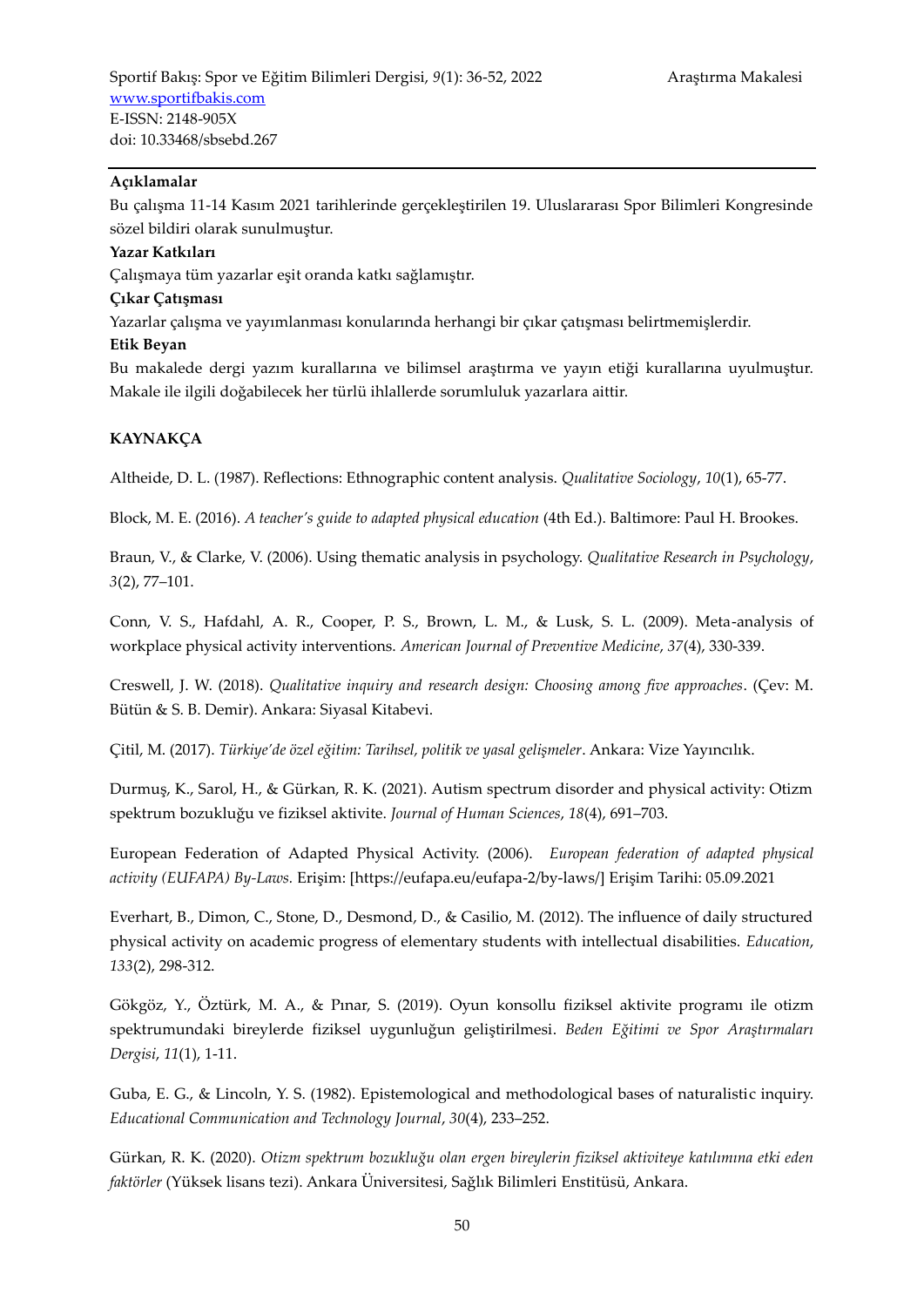Gürkan, R. K., & Koçak, F. (2021). Double punch to the better than nothing: physical activity participation of adolescents with autism spectrum disorder. *International Journal of Developmental Disabilities*, 1-13.

Hutzler, Y., & Sherrill, C. (2007). Defining adapted physical activity: International perspectives. *Adapted Physical Activity Quarterly*, *24*(1), 1-20.

İlhan, E. L. (2009). Zihinsel engelli çocuğu olan anne-babaların çocuklarının özel eğitimleri sürecinde beden eğitimi ve spor etkinliklerine yaklaşımlarının değerlendirilmesi. *Beden Eğitimi ve Spor Bilimleri Dergisi*, *3*(1), 38-48.

Kargın, T. (2004). Kaynaştırma: Tanımı, gelişimi ve ilkeleri. *Ankara Üniversitesi Eğitim Bilimleri Fakültesi Özel Eğitim Dergis*i, *5*(02), 1-19.

Kargın, T. (2007). Eğitsel değerlendirme ve bireyselleştirilmiş eğitim programı hazırlama süreci. *Ankara Üniversitesi Eğitim Bilimleri Fakültesi Özel Eğitim Dergisi*, *8*(01), 1-15.

Korucu, N. (2005). *Türkiye'de özel eğitim ve rehabilitasyon hizmeti veren kurumların karşılaştığı güçlüklerin analizi: Kurum sahipleri, müdür, öğretmen ve aileler açısından* (Yüksek lisans tezi). Selçuk Üniversitesi Sosyal Bilimler Enstitüsü, Konya.

Kudlček, M. (2010). *European standards in adapted physical activity.* Olomouc: Palacky University.

Merriam, S. B. (2015). *A guide to qualitative research design and practice* (Çev: S. Turan). Ankara: Nobel Akademik Yayıncılık.

Miles, M. B., & Huberman, A. M. (1984). Drawing valid meaning from qualitative data: Toward a shared craft. *Educational Researcher*, *13*(5), 20-30.

Miles, M. B., & Huberman, A. M. (1994). *Qualitative data analysis: An expanded sourcebook* (2nd ed). Thousand Oaks, CA: Sage.

Morse, J., & Field, P. (1995). Q*ualitative research methods for health professionals*. Thousand Oaks, CA: Sage Publications.

Nalbant, S., & Izgar N. (2018). Özel eğitim ve rehabilitasyon merkezi kurumlarının beden eğitimi öğretmeni istihdamına bakış açısı. *Ulusal Spor Bilimleri Dergisi*, *2*(1), 68-83.

Orhan, B. E., Yarımkaya, E., & İlhan, E. L. (2018). İki farklı özel eğitim ve rehabilitasyon merkezinin fiziksel aktivite profilinin incelenmesi. *Spor ve Performans Araştırmaları Dergisi*, *9*(2), 110-126.

Patton, M. Q. (2002). Two decades of developments in qualitative inquiry: A personal, experiential perspective. *Qualitative Social Work*, *1*(3), 261-283.

Sarol, H., & Çimen, Z. (2015). The effects of adapted recreational physical activity on the life quality of individuals with autism. *The Anthropologist*, *21*(3), 522-527.